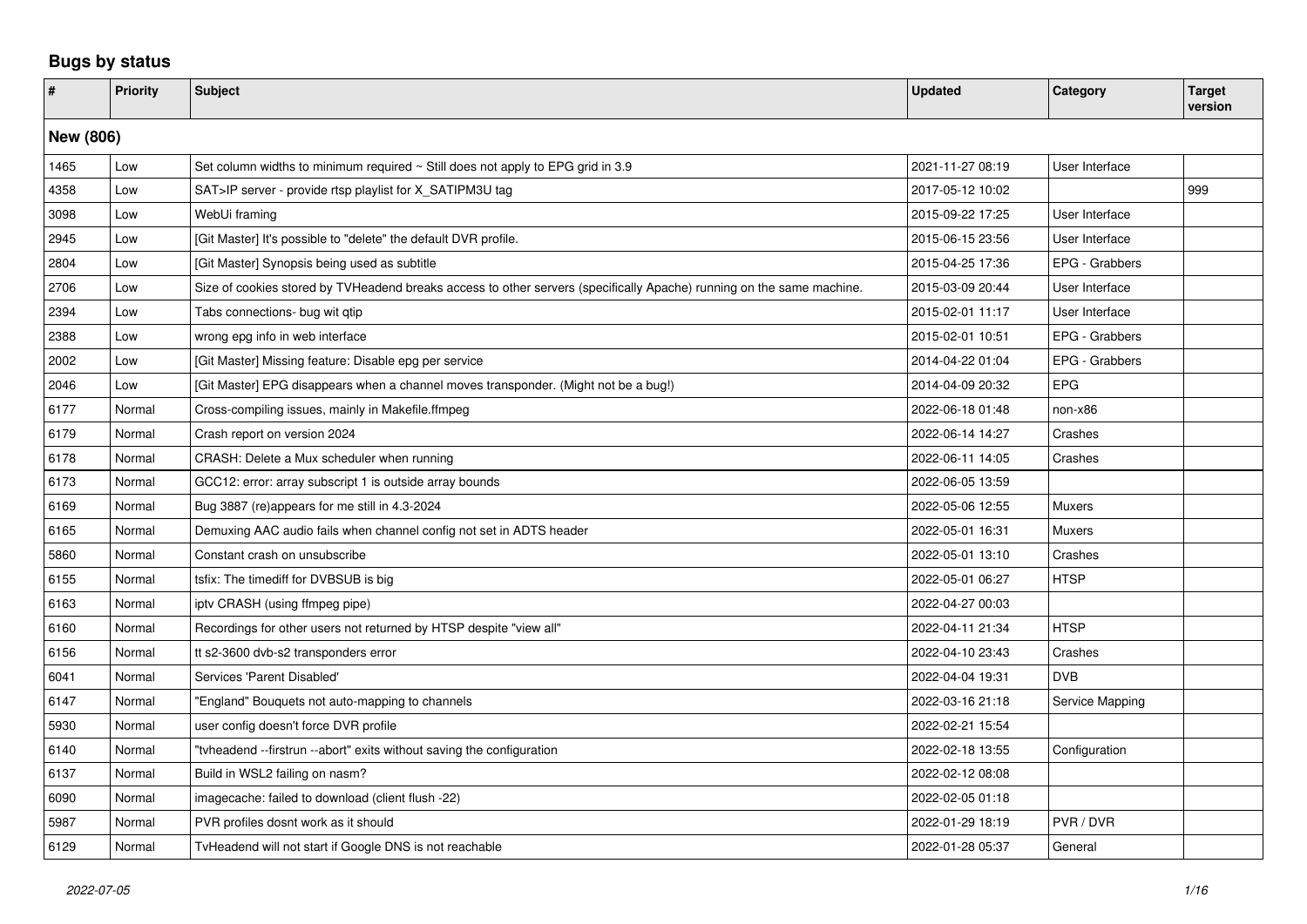| $\sharp$ | <b>Priority</b> | <b>Subject</b>                                                                                                                                                                      | <b>Updated</b>   | Category       | <b>Target</b><br>version |
|----------|-----------------|-------------------------------------------------------------------------------------------------------------------------------------------------------------------------------------|------------------|----------------|--------------------------|
| 6060     | Normal          | PCMCIA Data rate command hangs CI CAM                                                                                                                                               | 2022-01-27 10:22 | Descrambling   |                          |
| 6111     | Normal          | Deleted timers come right back within a minute or two                                                                                                                               | 2022-01-21 07:30 | PVR/DVR        |                          |
| 6117     | Normal          | PowerVU with missing PVID in PMT                                                                                                                                                    | 2022-01-06 04:12 | Descrambling   |                          |
| 6119     | Normal          | Respan/Kill timeout non functional                                                                                                                                                  | 2022-01-04 19:21 | Muxers         |                          |
| 6116     | Normal          | LNB C Band (bandstack) not tunning properly                                                                                                                                         | 2022-01-01 20:55 | <b>DVB</b>     |                          |
| 6106     | Normal          | No video PID Discovery Europe                                                                                                                                                       | 2021-12-31 21:53 |                |                          |
| 6113     | Normal          | Unable to sort channels by EPG source column                                                                                                                                        | 2021-12-30 22:03 |                |                          |
| 6110     | Normal          | "accurate recording" a channel fed by multiple services with different EITp/f capabilities leads to non-starting or non-ending<br>recordings when switching service while recording | 2021-12-17 01:10 | PVR / DVR      |                          |
| 6107     | Normal          | Recording two subsequent shows using REST API is failing                                                                                                                            | 2021-12-16 21:24 | PVR/DVR        |                          |
| 6108     | Normal          | Starts recording before receiving EPG running flag                                                                                                                                  | 2021-12-15 17:32 | PVR / DVR      |                          |
| 6098     | Normal          | Digest auth broken                                                                                                                                                                  | 2021-11-13 16:56 | User Interface |                          |
| 6097     | Normal          | Unexpected "Watched timer expiring" and deleted items                                                                                                                               | 2021-11-09 21:10 | PVR / DVR      |                          |
| 5099     | Normal          | cccam protocol 2.3.0 - Ignore ECM request                                                                                                                                           | 2021-11-09 12:07 | Descrambling   |                          |
| 6009     | Normal          | [DVR] 100%CPU after running some days                                                                                                                                               | 2021-11-03 05:32 | PVR / DVR      |                          |
| 5939     | Normal          | Incorect channel ask CRSH                                                                                                                                                           | 2021-11-02 05:04 | Crashes        |                          |
| 6036     | Normal          | IPTV Automatic Network streaming freezes after X minutes                                                                                                                            | 2021-10-28 07:30 | <b>IPTV</b>    |                          |
| 6089     | Normal          | DVBSUB packet not received on some Channels                                                                                                                                         | 2021-10-26 14:28 | <b>HTSP</b>    |                          |
| 6095     | Normal          | <b>IPTV</b>                                                                                                                                                                         | 2021-10-26 10:31 | <b>IPTV</b>    |                          |
| 5101     | Normal          | EyeTV Netstream 4C                                                                                                                                                                  | 2021-10-25 12:40 |                |                          |
| 5995     | Normal          | opentv: sky uk missing guide data                                                                                                                                                   | 2021-10-19 20:31 | EPG - Grabbers |                          |
| 6083     | Normal          | Descrambling problems with OSCam-DVB-Api and Newcamd on some Sky Germany sports channels via DVB-C                                                                                  | 2021-10-18 14:50 | Descrambling   |                          |
| 6091     | Normal          | imagecache: clean during re-fetch causes CRASH                                                                                                                                      | 2021-10-18 13:42 | Crashes        |                          |
| 6084     | Normal          | libavresample is deprecated since 2017; preventing linked compilation on current Debian and Ubuntu                                                                                  | 2021-09-25 14:55 | General        |                          |
| 5976     | Normal          | Deadlocks using HDHomerun                                                                                                                                                           | 2021-08-11 06:17 | Crashes        |                          |
| 5781     | Normal          | persistent auth doesn't work for playing recordings                                                                                                                                 | 2021-07-13 10:49 | PVR / DVR      |                          |
| 6002     | Normal          | Endless increase in RAM requirements                                                                                                                                                | 2021-05-18 14:01 | EPG - Grabbers |                          |
| 3960     | Normal          | Removal of service removes any associated autorec entries                                                                                                                           | 2021-04-18 10:16 | PVR / DVR      |                          |
| 5988     | Normal          | Audio in WatchTV window (Web GUI) stopped working when migrating from stable to unstable using Debian Buster                                                                        | 2021-04-11 19:43 | Streaming      |                          |
| 6026     | Normal          | TVHeadend is FTBFS when compiling with LTO (as will be default on Ubuntu 21.04)                                                                                                     | 2021-03-20 13:31 | General        |                          |
| 5760     | Normal          | 'Clear all statistics' button does not clear disconnected channel stats                                                                                                             | 2021-03-10 19:50 | API            |                          |
| 5989     | Normal          | Transcode dvb-s ts radio stream (mp2) to aac for Sonos playback (audio-only)                                                                                                        | 2021-03-01 17:06 | Streaming      |                          |
| 5560     | Normal          | Windows prohibited characters not removed when creating subdirectory names                                                                                                          | 2021-02-23 19:37 | PVR / DVR      | 4.6                      |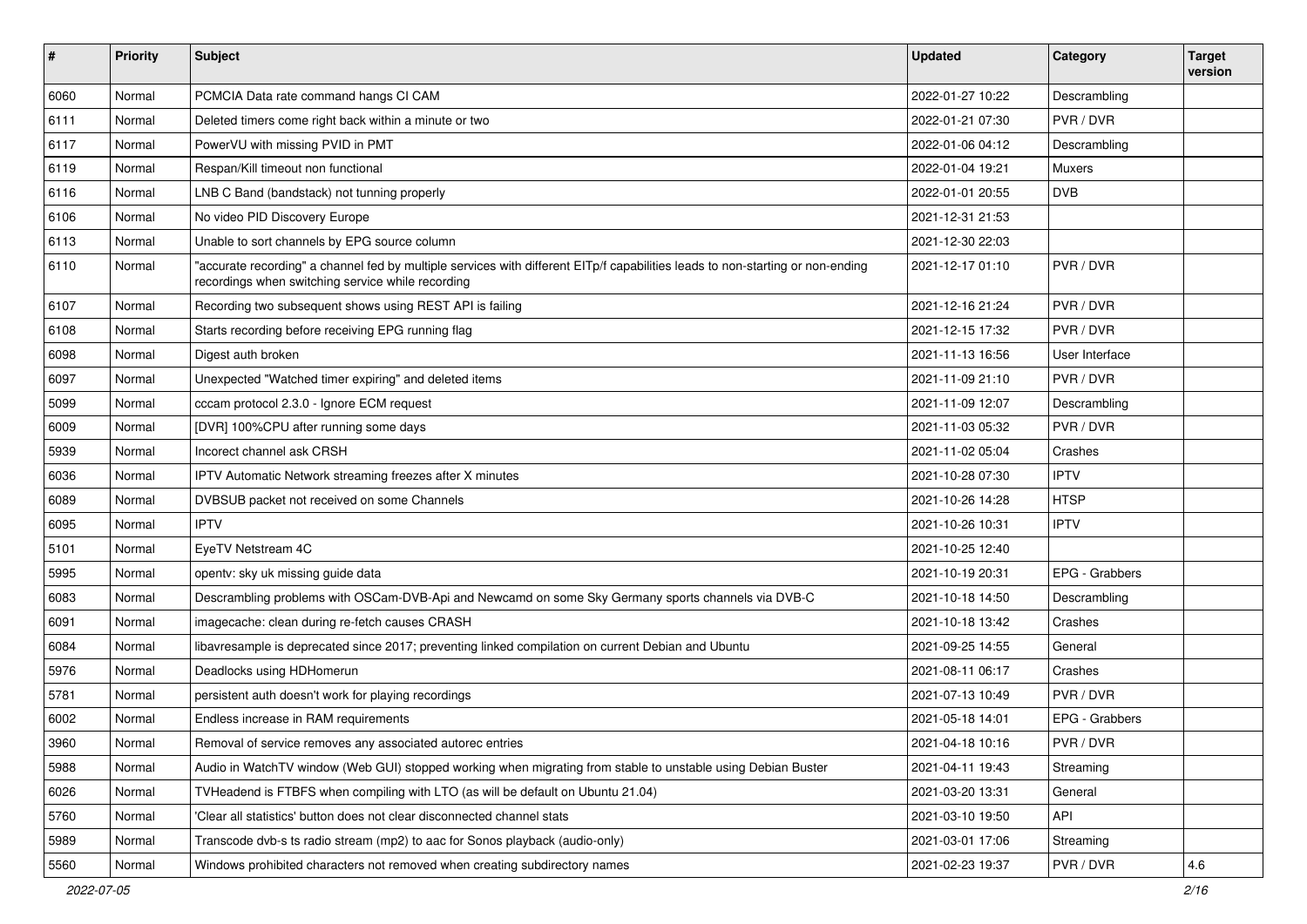| #    | <b>Priority</b> | <b>Subject</b>                                                                                          | <b>Updated</b>   | Category        | Target<br>version |
|------|-----------------|---------------------------------------------------------------------------------------------------------|------------------|-----------------|-------------------|
| 5558 | Normal          | linuxdvb status / diseqc - global_lock problems with complex setup and/or slow drivers                  | 2021-02-20 22:32 | General         | 4.6               |
| 4504 | Normal          | Reorder does not work for pass muxer (was: Re-order channel audios)                                     | 2021-02-20 22:32 |                 | 4.6               |
| 4519 | Normal          | MUXs allowed with duplicated transport_stream_id on the same network                                    | 2021-02-20 22:32 | <b>DVB</b>      | 4.6               |
| 4600 | Normal          | support stream reconfiguration for libav/mpegts muxer                                                   | 2021-02-20 22:32 | Muxers          | 4.6               |
| 5439 | Normal          | service mapper: Services without A/V streams are detected in SDT but cannot be mapped                   | 2021-02-20 22:32 |                 | 4.6               |
| 4261 | Normal          | 2 different channels, on different frequencies, both with same tsid scanning in as same channel/service | 2021-02-20 22:32 | <b>Muxers</b>   | 4.6               |
| 4262 | Normal          | Bug when deleting some Columns                                                                          | 2021-02-20 22:32 | User Interface  | 4.6               |
| 4298 | Normal          | Recordings do not appear until restart                                                                  | 2021-02-20 22:32 | PVR / DVR       | 4.6               |
| 4307 | Normal          | Watch TV button not visible on Electronic Program Guide on narrow screens                               | 2021-02-20 22:32 | User Interface  | 4.6               |
| 4318 | Normal          | User rights / password upgrade from 4.0 to 4.2 fails                                                    | 2021-02-20 22:32 | User Interface  | 4.6               |
| 3719 | Normal          | Channel name placeholder (%c, %C) used for channel icons is too restrictive                             | 2021-02-20 22:32 |                 | 4.6               |
| 3370 | Normal          | Scroll down EPG in Android Chrome                                                                       | 2021-02-20 22:32 |                 | 4.6               |
| 3496 | Normal          | Crash in 4.1-1355 - src/plumbing/globalheaders.c:284                                                    | 2021-02-20 22:32 | Transcoding     | 4.6               |
| 3626 | Normal          | Sat IP Server listens only on one interface                                                             | 2021-02-20 22:32 | SAT>IP          | 4.6               |
| 2918 | Normal          | OpenSSL and GPL incompatibility                                                                         | 2021-02-20 22:32 | General         | 4.6               |
| 5109 | Normal          | timeshift buffer size growing unlimited                                                                 | 2021-01-14 11:22 | PVR/DVR         |                   |
| 5990 | Normal          | TBS 5520SE can only use 1 tuner                                                                         | 2021-01-12 18:56 |                 |                   |
| 4543 | Normal          | UK Freesat bouquets not working                                                                         | 2021-01-12 18:22 | Service Mapping |                   |
| 5788 | Normal          | Duplicate channels from multiple HDhomerun tuners showing on EPG/Timeline guide                         | 2020-12-23 05:20 |                 |                   |
| 5985 | Normal          | When switching adaptar while live-streaming only first client stream continues                          | 2020-12-11 12:36 | Streaming       |                   |
| 5765 | Normal          | New Line Character in filename                                                                          | 2020-12-07 14:13 | General         |                   |
| 5983 | Normal          | Adding tag to channel hides channel in EPG view                                                         | 2020-12-07 00:20 | Configuration   |                   |
| 5786 | Normal          | OTA: PSIP: ATSC Grabber missing a lot of channels and is incomplete                                     | 2020-12-04 10:10 | EPG - Grabbers  |                   |
| 4682 | Normal          | TVH not grouping recordings after reboot following filemoved API call                                   | 2020-11-26 12:01 | User Interface  |                   |
| 5857 | Normal          | Aspect Ratio issue using Video Codec h264_omx                                                           | 2020-11-15 20:51 | Transcoding     |                   |
| 5451 | Normal          | Streaming error with multiple subscriptions per strem                                                   | 2020-11-12 14:03 | Streaming       |                   |
| 5970 | Normal          | Recordings playlist unusable with VLC                                                                   | 2020-11-02 16:07 | PVR / DVR       |                   |
| 5954 | Normal          | Scan gets stuck at 92% and never completes                                                              | 2020-10-27 15:55 | General         |                   |
| 5587 | Normal          | User - DVR profile                                                                                      | 2020-10-18 23:02 | Configuration   |                   |
| 5800 | Normal          | Tvh will record all episodes without "episode-num" field in Autorec.                                    | 2020-10-18 09:36 | PVR / DVR       |                   |
| 5797 | Normal          | "Automatically map epg source" bug                                                                      | 2020-09-15 13:07 | EPG - Grabbers  |                   |
| 5852 | Normal          | Autorec with series link is recording duplicates                                                        | 2020-09-15 13:06 |                 |                   |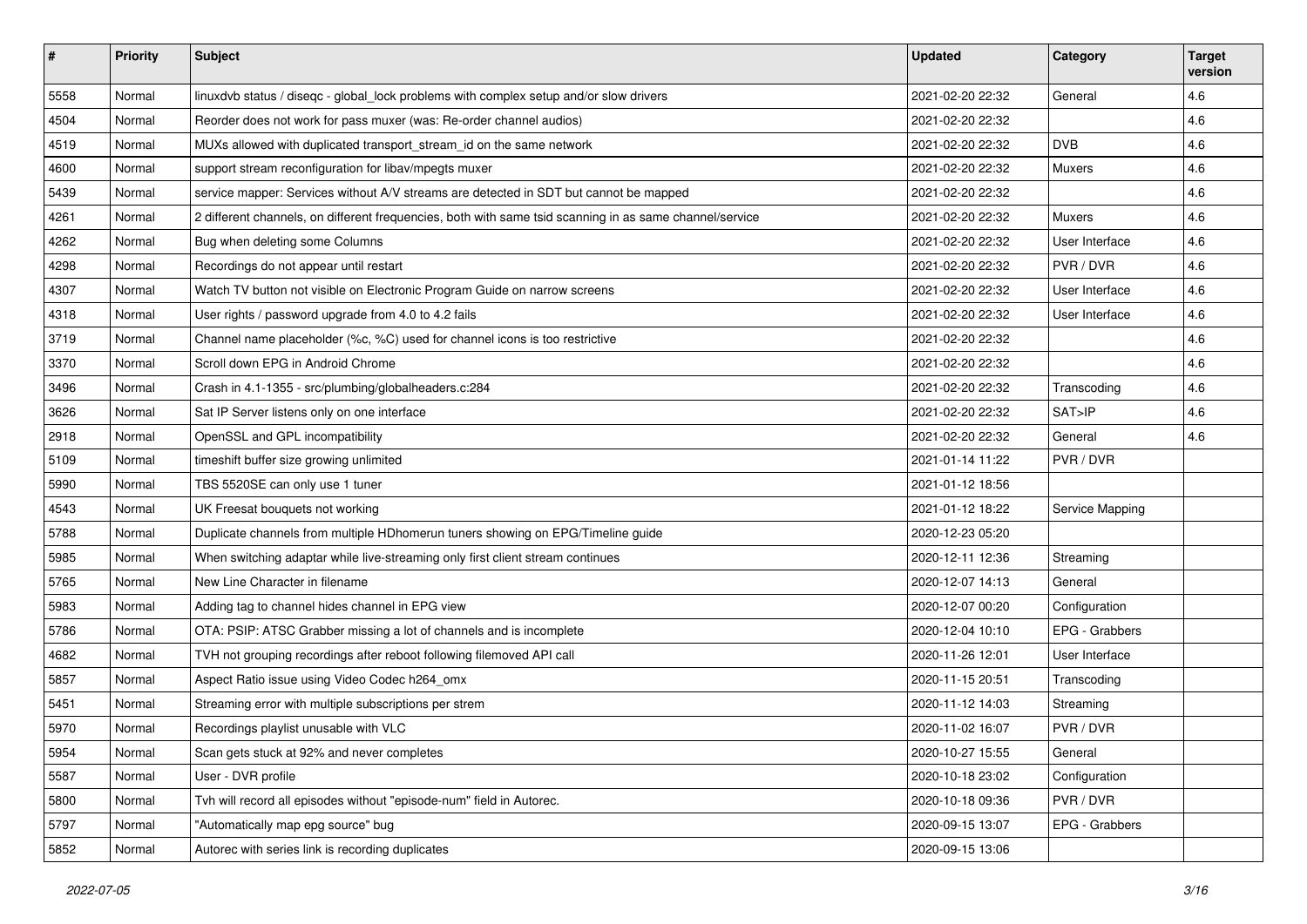| #    | <b>Priority</b> | <b>Subject</b>                                                                                               | <b>Updated</b>   | <b>Category</b> | <b>Target</b><br>version |
|------|-----------------|--------------------------------------------------------------------------------------------------------------|------------------|-----------------|--------------------------|
| 5941 | Normal          | weird satip behavior on ATSC-T channels                                                                      | 2020-08-21 08:40 |                 |                          |
| 5940 | Normal          | Errors and data errors in recording stats incorrect                                                          | 2020-08-16 20:58 | PVR / DVR       |                          |
| 5929 | Normal          | Pulling m3u with tag not pulling auth token                                                                  | 2020-07-16 14:38 |                 |                          |
| 5923 | Normal          | EPG issue on Libre/CoreElec                                                                                  | 2020-07-10 10:55 | <b>EPG</b>      |                          |
| 5920 | Normal          | DVR log retention and file retention settings might(!) not be correctly applied for new recordings           | 2020-06-30 23:40 | PVR / DVR       |                          |
| 5600 | Normal          | Pending scans get stuck in pending in a special case                                                         | 2020-06-29 16:25 |                 |                          |
| 5886 | Normal          | Crash                                                                                                        | 2020-06-08 08:59 | General         |                          |
| 5908 | Normal          | Bug- crash during descrambling                                                                               | 2020-05-30 08:01 |                 |                          |
| 5883 | Normal          | "DVBSUB Continuity counter error " on PowerVU channels at 76.5C and 91.5C                                    | 2020-05-30 04:35 |                 |                          |
| 5905 | Normal          | Network interface setting ignored in IPTV mux                                                                | 2020-05-22 13:16 | <b>IPTV</b>     |                          |
| 5900 | Normal          | TVH does not answer to PIN query                                                                             | 2020-05-18 11:55 |                 |                          |
| 5648 | Normal          | too much queued table input data (over 2MB), discarding new (related to EIT grabbing)                        | 2020-05-13 03:41 | General         |                          |
| 5891 | Normal          | Wrong EPG displayed                                                                                          | 2020-05-04 23:41 | <b>EPG</b>      |                          |
| 5890 | Normal          | Tvheadend interferes with the suspension of the QNAP TS-453A NAS                                             | 2020-05-04 19:47 | General         |                          |
| 5889 | Normal          | channel options overwritten                                                                                  | 2020-05-04 00:28 | Configuration   |                          |
| 5697 | Normal          | Raw Audio Output for ADTS vs LATM                                                                            | 2020-04-27 18:11 | Transcoding     |                          |
| 5881 | Normal          | Re-run internal EPG grabbers not working                                                                     | 2020-04-26 23:41 | EPG - Grabbers  |                          |
| 5010 | Normal          | missed DVR recording moved to removed instead of failed                                                      | 2020-04-23 16:40 | PVR / DVR       |                          |
| 5872 | Normal          | CRASH: Signal: 11 in PRG: /usr/bin/tvheadend (4.3-1857~g221c29b40)                                           | 2020-04-12 22:27 | Crashes         |                          |
| 5748 | Normal          | Usability Bug DVB-S2 Tuner Configuration Master Tuner                                                        | 2020-03-03 23:23 | User Interface  |                          |
| 3931 | Normal          | %p post_processor format string is virtually always empty                                                    | 2020-02-18 23:08 | <b>DVB</b>      |                          |
| 5631 | Normal          | Dolby E audio                                                                                                | 2020-02-13 08:44 | <b>DVB</b>      |                          |
| 5494 | Normal          | EITp/f fails if EPG is from a different network                                                              | 2020-02-12 11:55 | PVR / DVR       |                          |
| 5801 | Normal          | Ubuntu 19.10 Kaby Lake vaapi renderD128 diffrent group, not trnascoding                                      | 2020-02-12 06:49 |                 |                          |
| 5854 | Normal          | Tuner LNA cannot be turned off                                                                               | 2020-02-11 07:44 |                 |                          |
| 5853 | Normal          | Ignore HTTP arguments + Ignore path components not working                                                   | 2020-02-02 19:30 | <b>IPTV</b>     |                          |
| 5850 | Normal          | Tyheadend don't switch to the next service after timeout                                                     | 2020-02-01 12:41 | <b>IPTV</b>     |                          |
| 5851 | Normal          | Upcoming rec not showing up in EPG if channel changed from DVR tab                                           | 2020-01-31 17:21 | PVR / DVR       |                          |
| 5849 | Normal          | Build failure on 88f6281 arch - 'fwrite', declared with attribute warn_unused_result [-Werror=unused-result] | 2020-01-31 03:29 | General         |                          |
| 5837 | Normal          | get.php being appended to every Mux name for IPTV Automatic Network                                          | 2020-01-07 11:34 | <b>IPTV</b>     |                          |
| 5836 | Normal          | Mux and Service names not updating with IPTV Automatic Network                                               | 2020-01-02 21:47 | <b>IPTV</b>     |                          |
| 5629 | Normal          | EIT: DVB Grabber Starting the IPTV Stream                                                                    | 2019-12-30 02:56 |                 |                          |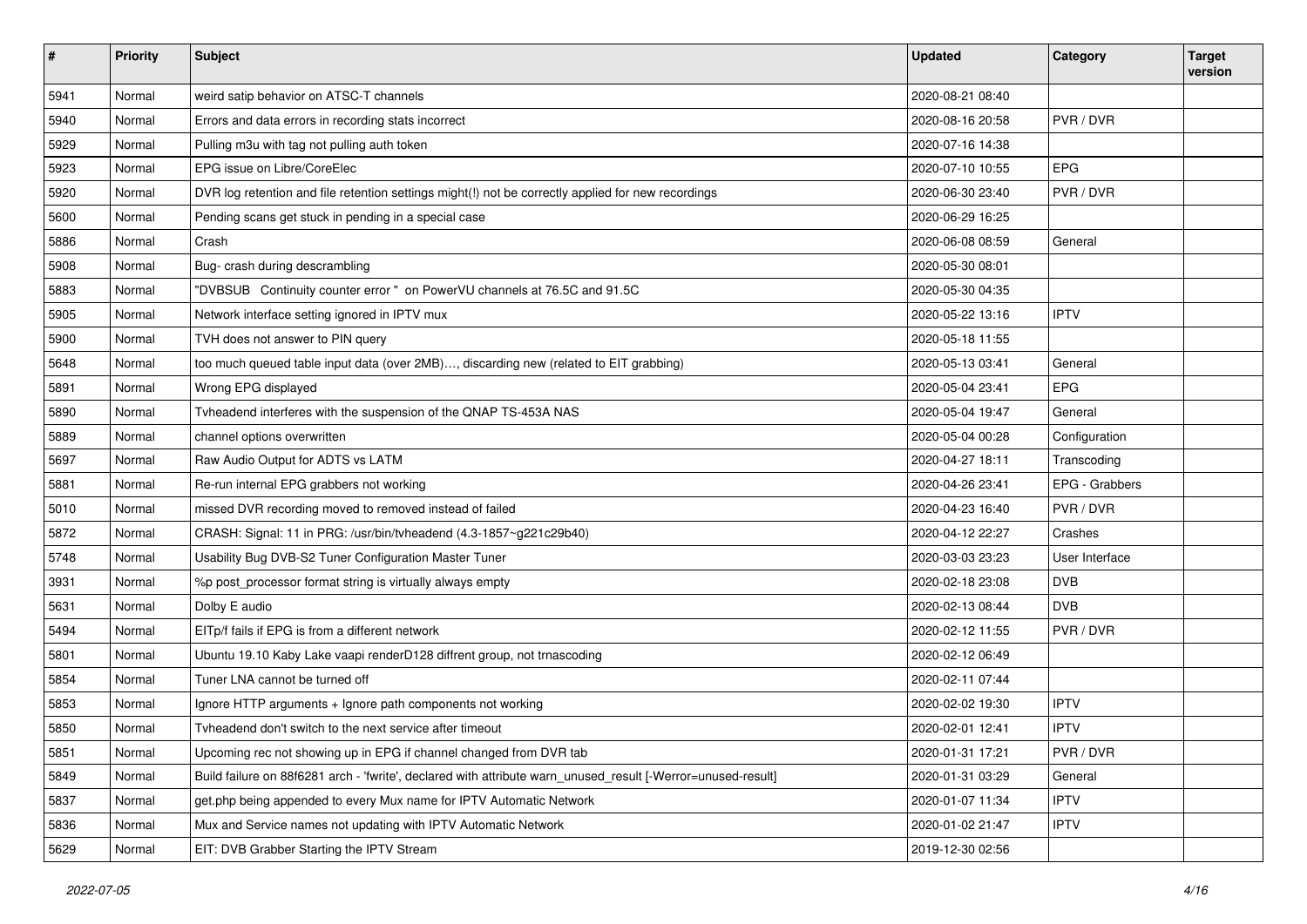| $\vert$ # | <b>Priority</b> | <b>Subject</b>                                                                                    | <b>Updated</b>   | Category        | <b>Target</b><br>version |
|-----------|-----------------|---------------------------------------------------------------------------------------------------|------------------|-----------------|--------------------------|
| 5830      | Normal          | Poor MUX discovery for DVB T2                                                                     | 2019-12-28 13:53 | Configuration   |                          |
| 5799      | Normal          | User watching with persistent authentication not identified in status                             | 2019-12-23 15:57 | User Interface  |                          |
| 5792      | Normal          | EAC3 stream disabled on htsp profile                                                              | 2019-12-14 10:58 | <b>HTSP</b>     |                          |
| 5093      | Normal          | Autorefresh don't work after remove records from upcoming record list                             | 2019-12-09 04:02 | User Interface  |                          |
| 5095      | Normal          | same autorecords don't creating a real file                                                       | 2019-12-09 00:35 | PVR / DVR       |                          |
| 5756      | Normal          | High bandwith at one tuner                                                                        | 2019-11-26 08:58 | Streaming       |                          |
| 4612      | Normal          | Hardware Transcoder use vaapi when nvenc is selected                                              | 2019-11-26 03:30 | Transcoding     |                          |
| 5465      | Normal          | Vaapi hevc video transcoding via AMDGPU (Radeon) not working                                      | 2019-11-20 01:09 | Transcoding     |                          |
| 5778      | Normal          | PCR-Interval errors                                                                               | 2019-11-15 02:38 | SAT>IP          |                          |
| 5775      | Normal          | don't pass to the next sat>ip                                                                     | 2019-11-15 02:32 | SAT>IP          |                          |
| 5769      | Normal          | Over-The-Air: EIT: DVB Grabber missing                                                            | 2019-11-09 18:48 | <b>DVB</b>      |                          |
| 5496      | Normal          | Only after a reboot all sat>ip tuners are accessible again                                        | 2019-11-01 18:19 | SAT>IP          |                          |
| 5233      | Normal          | DVR scheduling bug: cannot record all instances of a programme                                    | 2019-10-23 18:42 | PVR / DVR       |                          |
| 5757      | Normal          | New autorecordings should not record actual running streams partly                                | 2019-10-21 11:14 | PVR / DVR       |                          |
| 5706      | Normal          | Enigma2 playlist export is missing some metadata fields                                           | 2019-10-19 00:26 | Streaming       |                          |
| 5742      | Normal          | "Watch TV" Audio do not work on some streams                                                      | 2019-10-08 15:27 | Streaming       |                          |
| 5701      | Normal          | Fix for: VAAPI h264 encoding: bad picture quality for a minute                                    | 2019-10-07 11:27 | Transcoding     |                          |
| 5738      | Normal          | Tvheadend on synology nas with Xoro 8100 - scan no data, failed                                   | 2019-10-06 20:37 | Configuration   |                          |
| 5737      | Normal          | Fedora 30 - RPM Build                                                                             | 2019-09-30 15:27 | Packaging       |                          |
| 5733      | Normal          | Failed to scan muxes with hauppauge wintv starbust 2                                              | 2019-09-24 18:14 | <b>DVB</b>      |                          |
| 5387      | Normal          | External Bouquet for DVB-C/T does not see any services                                            | 2019-09-24 14:27 |                 |                          |
| 5727      | Normal          | undefined reference to `x265::detect512()'                                                        | 2019-09-24 09:39 |                 |                          |
| 5636      | Normal          | DVBT2 mux HTSP streaming problems while PASS profile is OK                                        | 2019-09-18 08:05 | <b>HTSP</b>     |                          |
| 5730      | Normal          | failed to store epg to disk                                                                       | 2019-09-16 22:23 | EPG             |                          |
| 5710      | Normal          | Access entry: channel tag filter                                                                  | 2019-09-16 12:27 | General         |                          |
| 5726      | Normal          | Attribut »alloc_size« an einer Funktion mit Rückgabetyp »int« wird ignoriert [-Werror=attributes] | 2019-09-13 08:21 |                 |                          |
| 5666      | Normal          | Bouquet interfering with Schedules Direct internal grabber.                                       | 2019-09-10 15:54 | EPG - Grabbers  |                          |
| 5725      | Normal          | Series record entries lost when relevant channels are removed and re-added.                       | 2019-09-10 11:49 | PVR / DVR       |                          |
| 5043      | Normal          | Services cannot be mapped for channels that do not broadcast regularly                            | 2019-09-03 23:51 | Service Mapping |                          |
| 5115      | Normal          | Shared EMM's are not sent to Oscam after commit 25dfdb64f3005a47823db320a77a4bf964ceb3b1          | 2019-09-03 21:53 | Descrambling    |                          |
| 4384      | Normal          | Tvheadend stop streaming IPTV                                                                     | 2019-08-23 13:10 | <b>IPTV</b>     |                          |
| 5719      | Normal          | Functioning autorecs suddenly stop recording                                                      | 2019-08-22 21:18 | PVR / DVR       |                          |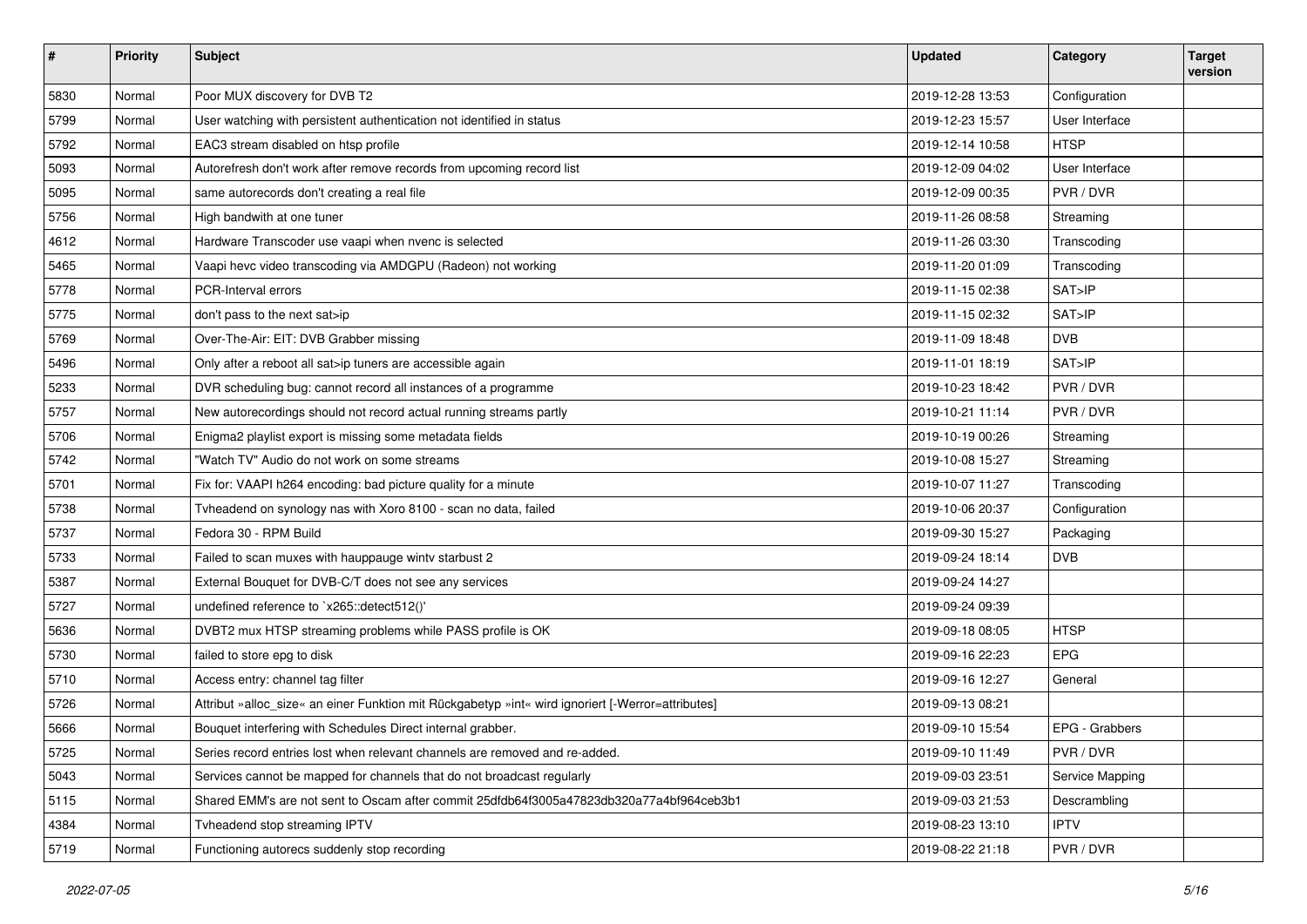| $\vert$ # | <b>Priority</b> | <b>Subject</b>                                                                                                     | <b>Updated</b>   | Category       | <b>Target</b><br>version |
|-----------|-----------------|--------------------------------------------------------------------------------------------------------------------|------------------|----------------|--------------------------|
| 5714      | Normal          | Audio out of sync with video while transcoding                                                                     | 2019-08-16 10:25 | Transcoding    |                          |
| 5641      | Normal          | EMM not being sent to Oscam server using CCCAM                                                                     | 2019-08-15 08:43 | Descrambling   |                          |
| 5703      | Normal          | Airplay audio output delay or stutters (VLC or Kodi client)                                                        | 2019-08-10 09:19 | Streaming      |                          |
| 5607      | Normal          | VAAPI h264 encoding: bad picture quality for a minute                                                              | 2019-08-06 10:22 | Streaming      |                          |
| 5694      | Normal          | Server only cycle trough the 2 top priority services when they fails                                               | 2019-07-26 20:47 | <b>IPTV</b>    |                          |
| 5690      | Normal          | Incompleted DVB recordings - Tvheadend error Time missed                                                           | 2019-07-26 09:46 | PVR/DVR        |                          |
| 3825      | Normal          | Timeshift to 'disk only' is consuming all system RAM                                                               | 2019-07-26 02:06 | Timeshift      |                          |
| 5693      | Normal          | Disabled Recordings added by Autorec get enabled again                                                             | 2019-07-26 00:39 |                |                          |
| 5689      | Normal          | Low signal channels cannot be tuned in HDHomeRun                                                                   | 2019-07-21 02:58 | <b>DVB</b>     |                          |
| 5677      | Normal          | Sat>Ip Server on 2nd NIC / 2nd Subnet not found by Tvheadend                                                       | 2019-07-20 20:31 | General        |                          |
| 5687      | Normal          | DVB-T2 taking so long to tune, then play                                                                           | 2019-07-20 17:34 | <b>HTSP</b>    |                          |
| 5682      | Normal          | segfault libpthread                                                                                                | 2019-07-11 19:50 | Crashes        |                          |
| 5683      | Normal          | web interface - mux schedulers - mux column sort not working                                                       | 2019-07-11 07:36 | User Interface |                          |
| 5675      | Normal          | Tvheadend Command hello failed: No response received - needs a re-install on every boot                            | 2019-07-08 16:35 | PVR / DVR      |                          |
| 5676      | Normal          | EMM packets not being written to DDCI adapters                                                                     | 2019-07-06 20:05 | Descrambling   |                          |
| 5670      | Normal          | why tv headend channels freez in channels change                                                                   | 2019-07-04 18:32 | <b>IPTV</b>    |                          |
| 5674      | Normal          | Deb packaging: config paths                                                                                        | 2019-07-01 06:17 | Packaging      |                          |
| 5664      | Normal          | New Kernel 4.19.43 -> linuxdvb: Silicon Labs Si2168 #1 : DVB-C #0 - poll TIMEOUT AFTER REBOOT                      | 2019-06-29 15:09 | <b>DVB</b>     |                          |
| 5554      | Normal          | Is this a real bugs?                                                                                               | 2019-06-24 15:07 | General        |                          |
| 5665      | Normal          | VA-API encodes with hardware but doesn't decode                                                                    | 2019-06-24 05:30 | Transcoding    |                          |
| 3531      | Normal          | Autorec missing some recordings                                                                                    | 2019-06-18 08:53 | PVR / DVR      |                          |
| 4595      | Normal          | EMM harvesting with Mux scheduler not working?                                                                     | 2019-06-13 18:39 | Descrambling   |                          |
| 5414      | Normal          | linuxdvb: allow bigger initial sleep time before the first command is send to rotor                                | 2019-06-12 10:10 |                |                          |
| 5647      | Normal          | htsp connection lost if you are playing a dvr file when enter into webui                                           | 2019-06-09 13:30 | <b>HTSP</b>    |                          |
| 5632      | Normal          | autorecs with duplicate handling set to "record if different episode number" don't take into account season number | 2019-06-01 13:23 | PVR / DVR      |                          |
| 5637      | Normal          | Picon automatic build fails on TVH 4.2.8-15~gdae846765                                                             | 2019-05-23 23:35 | Configuration  |                          |
| 4583      | Normal          | Occasionally No Audio Stream while watching live IPTV during recording.                                            | 2019-05-14 06:53 | Streaming      |                          |
| 5534      | Normal          | Streaming Error "libav: AVCodecContext: Error setting profile 77."                                                 | 2019-05-13 00:35 | Streaming      |                          |
| 5626      | Normal          | Abort recording does not update display                                                                            | 2019-05-10 11:39 | <b>HTSP</b>    |                          |
| 5620      | Normal          | satip server on port 554 unnecessarily limited to root only                                                        | 2019-05-10 07:50 | SAT>IP         |                          |
| 4992      | Normal          | Continuity counter error // descrambler: cannot decode packets for service                                         | 2019-05-06 12:32 | Descrambling   |                          |
| 5364      | Normal          | Triggered XML EPG grab always runs twice                                                                           | 2019-05-03 18:22 | EPG - Grabbers |                          |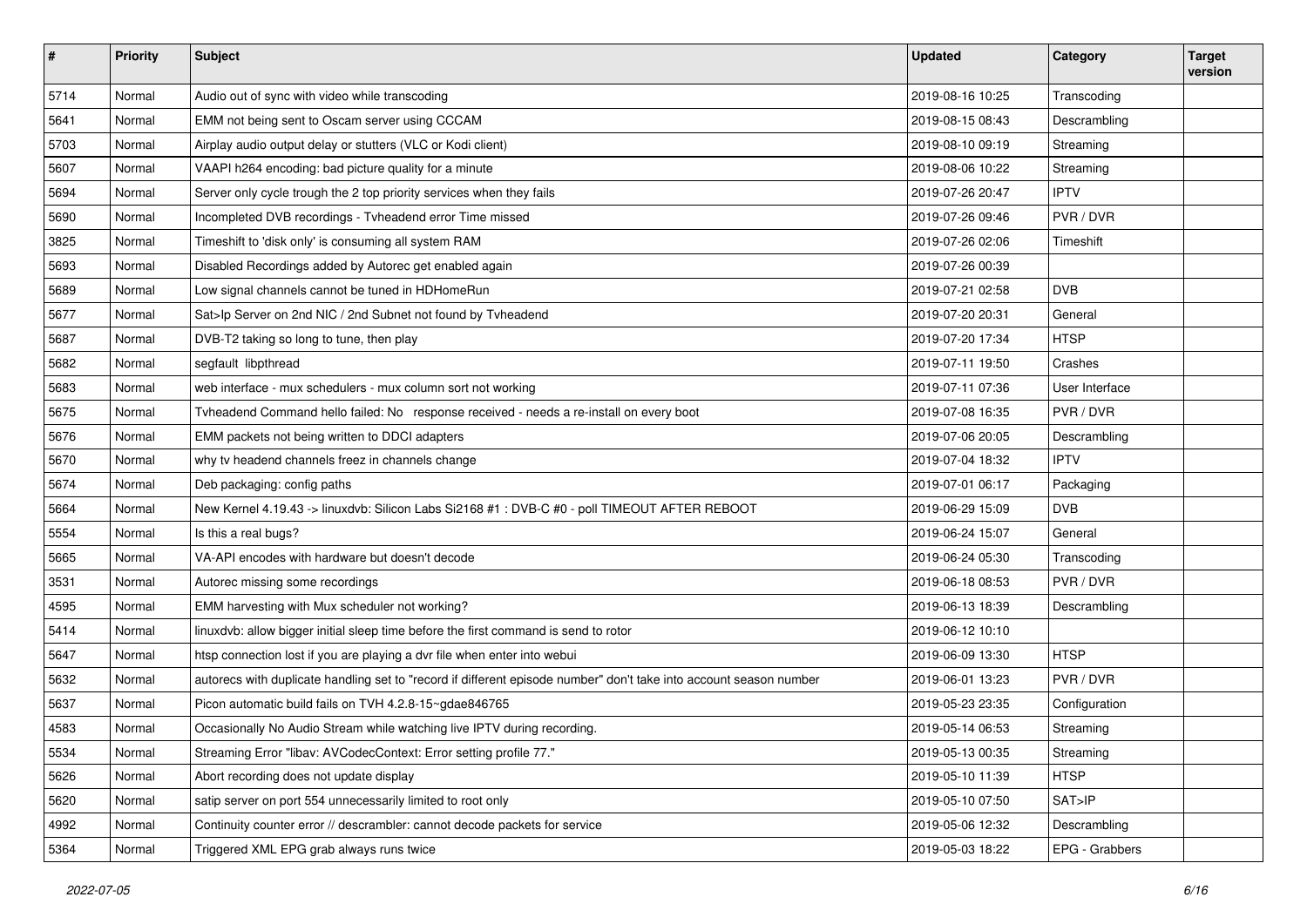| #    | <b>Priority</b> | <b>Subject</b>                                                                      | <b>Updated</b>   | Category       | <b>Target</b><br>version |
|------|-----------------|-------------------------------------------------------------------------------------|------------------|----------------|--------------------------|
| 5401 | Normal          | Unable to compile on Gentoo - getting error: "_FORTIFY_SOURCE" redefined            | 2019-05-03 16:51 |                |                          |
| 5609 | Normal          | Can't tune DVB-T usb sticks with aarch64 kernel                                     | 2019-04-22 19:24 | <b>DVB</b>     |                          |
| 5608 | Normal          | recording stops unexpected                                                          | 2019-04-21 16:21 | PVR / DVR      |                          |
| 5602 | Normal          | No connection to the Tvheadend                                                      | 2019-04-15 21:08 | PVR/DVR        |                          |
| 5601 | Normal          | haproxy can only authenticate via plaintext                                         | 2019-04-15 20:56 | Streaming      |                          |
| 5596 | Normal          | To many muxes ignored or failed                                                     | 2019-04-14 11:24 |                |                          |
| 5597 | Normal          | Tvheadend to kodi only shows the logos of the channels via htsp and only admin user | 2019-04-11 10:26 | <b>IPTV</b>    |                          |
| 5595 | Normal          | Muxes Scan Result = Failed or too few services are found                            | 2019-04-10 19:08 | Configuration  |                          |
| 5592 | Normal          | No services mapped on ISDB-T (trace included)                                       | 2019-04-07 22:09 |                |                          |
| 5591 | Normal          | spurious extra recording scheduled                                                  | 2019-04-07 10:19 | PVR / DVR      |                          |
| 5589 | Normal          | autorecs don't work properly                                                        | 2019-04-07 08:21 | PVR / DVR      |                          |
| 5593 | Normal          | Tvheadend latest git hit segmentation fault wtih dtmb tunner                        | 2019-04-06 12:48 | <b>DVB</b>     |                          |
| 5588 | Normal          | VLC is disconnectet right after connection                                          | 2019-03-29 18:19 | <b>HTSP</b>    |                          |
| 5553 | Normal          | "Network discovery" is set to "Disable" after restarting service                    | 2019-03-24 19:50 |                |                          |
| 5577 | Normal          | OTA EPG Data (EIT) - multiple transponder sources                                   | 2019-03-22 04:16 | <b>EPG</b>     |                          |
| 5237 | Normal          | Cont from #5235: 'libavresample' required by 'virtual:world'                        | 2019-03-16 14:24 | General        |                          |
| 5578 | Normal          | several identical Entries for Categorys in Web-UI                                   | 2019-03-15 14:34 | EPG            |                          |
| 5574 | Normal          | recordings m3u shows recording from all users                                       | 2019-03-13 19:14 | <b>HTSP</b>    |                          |
| 5571 | Normal          | next status is not updated if the frist upcoming recording is disabled in the gui   | 2019-03-11 22:12 | API            |                          |
| 5569 | Normal          | high bandwith during epg grab                                                       | 2019-03-11 19:40 | EPG - Grabbers |                          |
| 5508 | Normal          | Autorecs priority and scheduling don't record full tv shows                         | 2019-03-06 21:48 | PVR / DVR      |                          |
| 5004 | Normal          | DVB: Adapter block after entering a frequency out of range                          | 2019-03-04 08:56 | <b>DVB</b>     |                          |
| 4831 | Normal          | Timeshift buffering, stuttering, artefacts with kodi - mostly 720p                  | 2019-02-26 13:20 | Timeshift      |                          |
| 5559 | Normal          | Memory Information Entries showing negative Numbers                                 | 2019-02-25 15:15 |                |                          |
| 5555 | Normal          | tveadend.org password reset does not work                                           | 2019-02-24 11:45 |                |                          |
| 5557 | Normal          | Bouqets not importing properly                                                      | 2019-02-24 08:55 |                |                          |
| 5049 | Normal          | No sound on some channels                                                           | 2019-02-23 11:19 | <b>IPTV</b>    |                          |
| 5551 | Normal          | HTSP connection shows status as "streaming" even though no stream is being running  | 2019-02-17 22:06 | Streaming      |                          |
| 5538 | Normal          | Import m3u-list from other Tvheadend-Server                                         | 2019-02-14 11:45 | <b>IPTV</b>    |                          |
| 5537 | Normal          | Automatic network DIGEST autentification                                            | 2019-02-12 12:24 | <b>IPTV</b>    |                          |
| 5528 | Normal          | <b>Accessed Denied</b>                                                              | 2019-02-06 20:53 |                |                          |
| 5527 | Normal          | Recording fails with space characters in Recording system path                      | 2019-02-06 17:44 | PVR / DVR      |                          |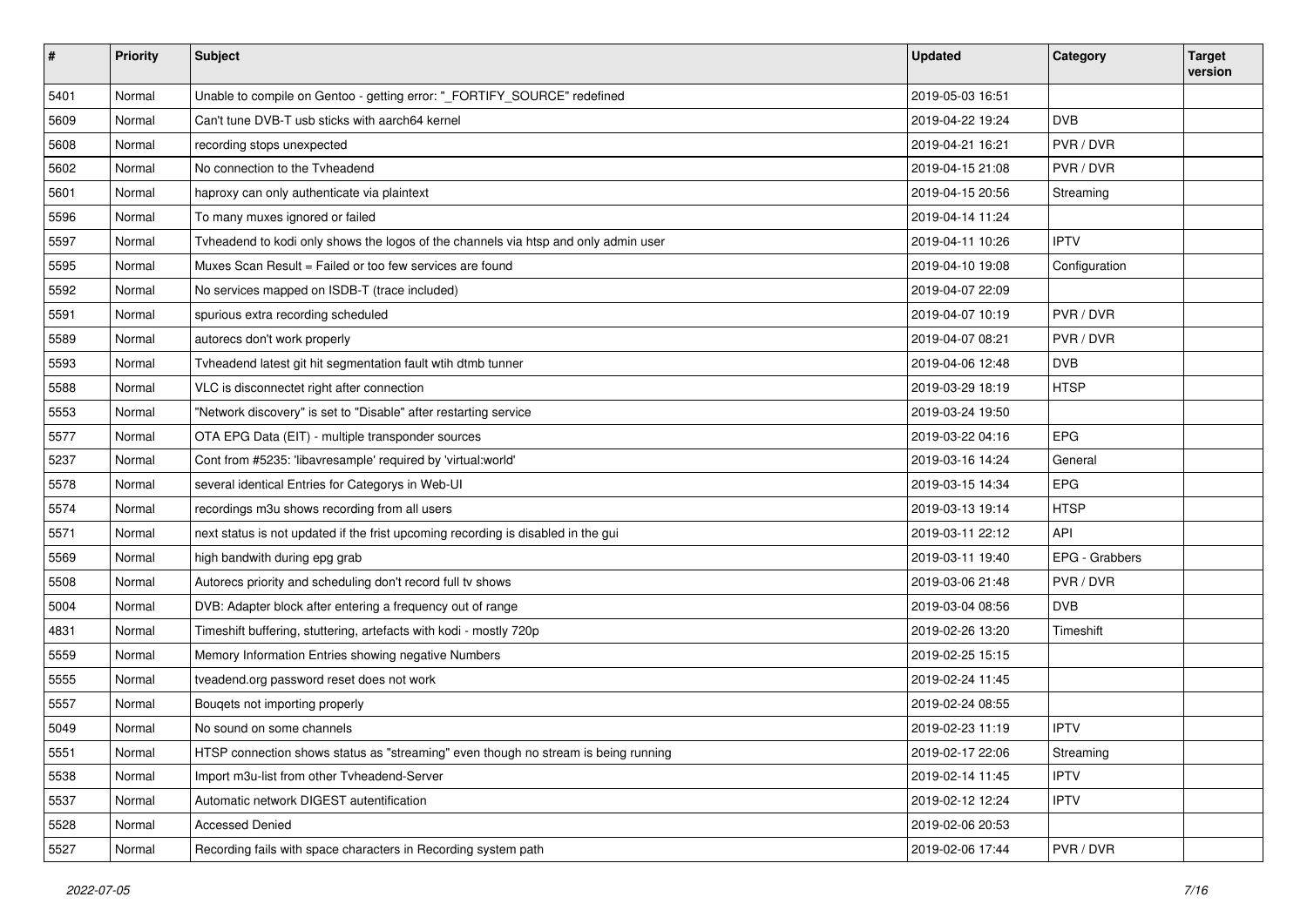| #    | <b>Priority</b> | Subject                                                                                                                                          | <b>Updated</b>   | Category       | <b>Target</b><br>version |
|------|-----------------|--------------------------------------------------------------------------------------------------------------------------------------------------|------------------|----------------|--------------------------|
| 3912 | Normal          | SAT>IP multiple sources / networks with different tuner types                                                                                    | 2019-01-29 11:08 | SAT>IP         |                          |
| 5150 | Normal          | Incorrect UI Level behaviour when using universal "" user with other users coming from same IP (allowed network)                                 | 2019-01-25 22:26 | User Interface |                          |
| 5520 | Normal          | Crsash -fault address?                                                                                                                           | 2019-01-25 20:49 | <b>IPTV</b>    |                          |
| 5514 | Normal          | Transcoding AAC-LATM to AAC (still?) doesn't work                                                                                                | 2019-01-21 20:12 | Transcoding    |                          |
| 4897 | Normal          | CA0 shows Slot Empty in TvHeadend although the CI+ Module is inserted                                                                            | 2019-01-20 16:47 | Descrambling   |                          |
| 5449 | Normal          | CAPMT descrambler does not work with frontend1                                                                                                   | 2019-01-15 12:28 | Descrambling   |                          |
| 5056 | Normal          | Wrongly matched autorec entry when TVHeadend starts up                                                                                           | 2019-01-13 16:17 | PVR / DVR      |                          |
| 5491 | Normal          | Autorec ignores "Start after" and "Start before"                                                                                                 | 2019-01-11 16:02 | PVR / DVR      |                          |
| 4454 | Normal          | AutoRec (sometimes) creates wrong schedules                                                                                                      | 2019-01-11 15:58 | PVR / DVR      |                          |
| 5478 | Normal          | tvheadend crashes if got requests for 5 or more streams instantly                                                                                | 2019-01-09 09:41 | Crashes        |                          |
| 5450 | Normal          | Extra Start/Stop time cannot be set to 0                                                                                                         | 2019-01-08 13:13 | PVR / DVR      | 999                      |
| 5351 | Normal          | Re-Recording issue: Weak stream                                                                                                                  | 2019-01-06 13:12 | General        |                          |
| 5483 | Normal          | premature recording complete                                                                                                                     | 2019-01-06 01:21 | PVR / DVR      |                          |
| 5420 | Normal          | iptv freezing                                                                                                                                    | 2018-12-30 09:33 | <b>IPTV</b>    |                          |
| 5457 | Normal          | 4.3-1690 hangs after starting a recording                                                                                                        | 2018-12-26 09:45 |                |                          |
| 5326 | Normal          | tyheadend stuck at DTS and PCR diff is very big and after this error pvr.hts says - Command hello failed: No response received. 2018-12-25 17:30 |                  | <b>HTSP</b>    |                          |
| 3943 | Normal          | Stream Profile Ignored when playing recorded content                                                                                             | 2018-12-25 17:27 | Transcoding    |                          |
| 5432 | Normal          | using multiple DVB-C frontends(FBC) on mut@nt/mutant/gfutures hd530c with OpenPLi 6.2                                                            | 2018-12-25 10:01 | <b>DVB</b>     |                          |
| 5433 | Normal          | Continuity errors in VLC and Kodi                                                                                                                | 2018-12-17 15:38 | General        |                          |
| 5419 | Normal          | ERROR]:tsfix: transport stream H264, DTS discontinuity. - No tracebility to mux                                                                  | 2018-12-16 08:55 | <b>IPTV</b>    |                          |
| 5438 | Normal          | DVR Errors not counting up in Subscriptions view                                                                                                 | 2018-12-15 18:33 |                |                          |
| 5423 | Normal          | Streaming and scanning on same transponder/mux                                                                                                   | 2018-12-13 09:06 | <b>DVB</b>     |                          |
| 5346 | Normal          | No audio when already recording the same channel                                                                                                 | 2018-12-10 16:14 | Streaming      |                          |
| 5408 | Normal          | Picons build fails on TVH 4.3                                                                                                                    | 2018-12-09 17:12 | Configuration  |                          |
| 5250 | Normal          | <b>IPTV</b> freeze after tens of seconds                                                                                                         | 2018-12-07 08:35 | <b>IPTV</b>    |                          |
| 5397 | Normal          | Profiles Issue with options and clone                                                                                                            | 2018-12-06 15:41 | User Interface |                          |
| 5375 | Normal          | Transcoding: AVFilter: Invalid parameters provided.                                                                                              | 2018-12-05 14:48 | Transcoding    |                          |
| 5368 | Normal          | Sundtek DVB-C not working after update                                                                                                           | 2018-12-04 08:18 | <b>DVB</b>     |                          |
| 5371 | Normal          | Changing Upcoming/Current Recordings settings in webinterface messes up UI                                                                       | 2018-12-03 22:18 | User Interface |                          |
| 5386 | Normal          | Failed to start Tvheadend - a TV streaming server and DVR                                                                                        | 2018-12-03 14:48 |                |                          |
| 5388 | Normal          | Kill hanging xmltv grabbers after save timeout                                                                                                   | 2018-12-03 08:52 | EPG - Grabbers |                          |
| 5384 | Normal          | Getting incorrect parameters on AAC audio streams                                                                                                | 2018-12-02 04:55 | Demultiplex    |                          |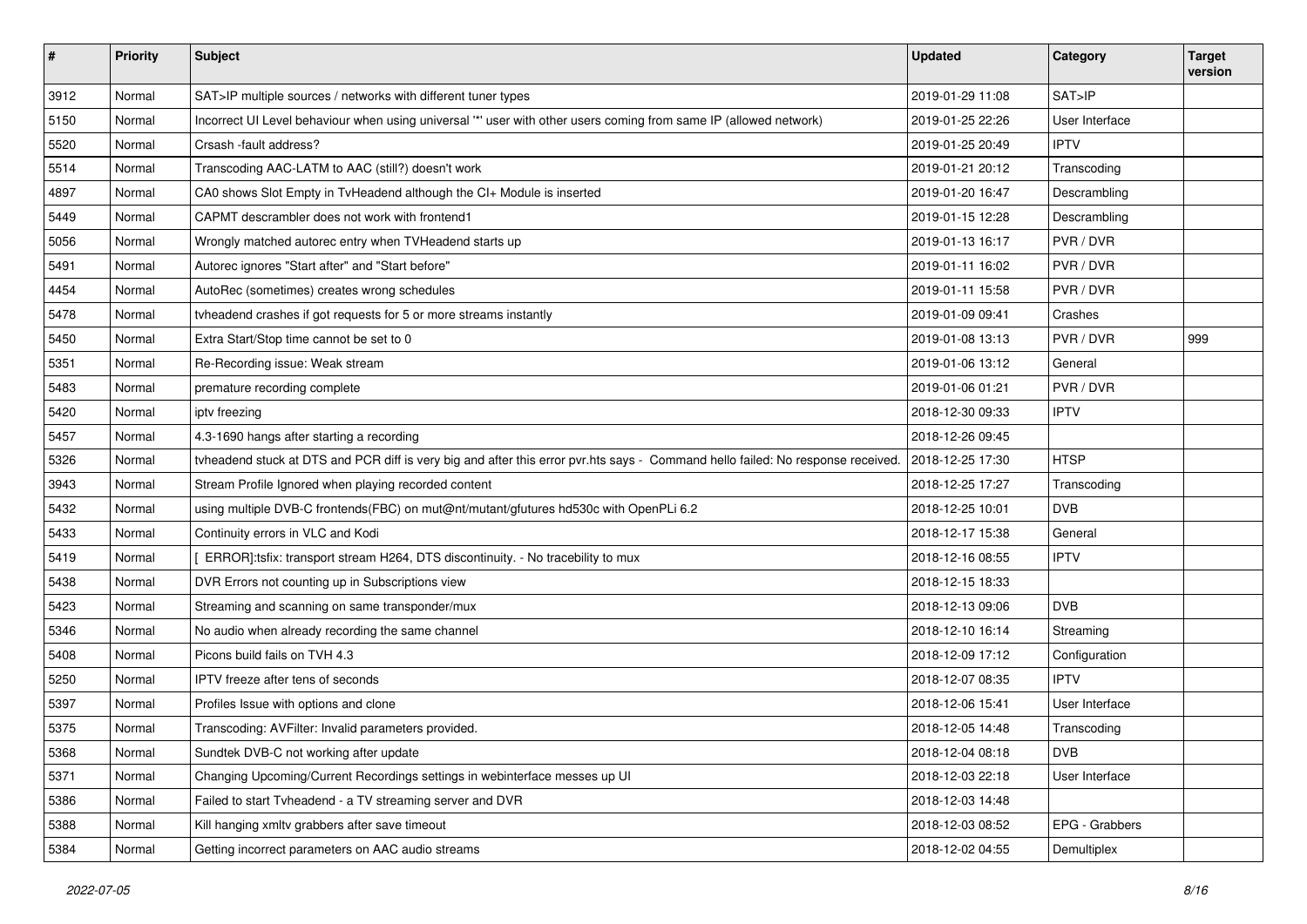| $\vert$ # | <b>Priority</b> | <b>Subject</b>                                                                             | <b>Updated</b>   | Category        | <b>Target</b><br>version |
|-----------|-----------------|--------------------------------------------------------------------------------------------|------------------|-----------------|--------------------------|
| 5366      | Normal          | EPG text is badly encoded and needs cleaning                                               | 2018-12-01 18:49 | EPG             |                          |
| 5369      | Normal          | EPG guide transfer to kodi client with force tvheadend restart only                        | 2018-11-30 22:38 | EPG             |                          |
| 5363      | Normal          | strange freeze after 4.3-1584                                                              | 2018-11-29 08:46 | Crashes         |                          |
| 5332      | Normal          | Not picking up NIT tables after DVB-C scan                                                 | 2018-11-27 17:32 | Muxers          |                          |
| 5355      | Normal          | CPU usage higher with MPEG-TS Spawn transcoding than with built in transcoding?            | 2018-11-27 07:33 | Transcoding     |                          |
| 5354      | Normal          | Crash does not cause recordings to be marked as failed                                     | 2018-11-26 22:40 |                 |                          |
| 5327      | Normal          | relative recording path                                                                    | 2018-11-24 19:28 | PVR/DVR         |                          |
| 4774      | Normal          | Tvheadend hanging when IPTV source unavailable                                             | 2018-11-23 10:39 | Muxers          |                          |
| 5325      | Normal          | idle mux scan stuck at certain mux                                                         | 2018-11-22 11:44 | <b>DVB</b>      |                          |
| 5331      | Normal          | Recheck auto recordings after XMLTV import.                                                | 2018-11-18 12:51 | EPG - Grabbers  |                          |
| 5307      | Normal          | Rotor tuning never finishes when client software is too impatient                          | 2018-11-15 15:01 | <b>DVB</b>      |                          |
| 5315      | Normal          | DVB-S2X specific modulations and roll-offs.                                                | 2018-11-04 18:23 | <b>DVB</b>      |                          |
| 5312      | Normal          | Wrong timespan with instant recording during timeshift                                     | 2018-11-04 14:21 | Timeshift       |                          |
| 5313      | Normal          | EPG-Details not complete                                                                   | 2018-11-04 12:25 | EPG - Grabbers  |                          |
| 5290      | Normal          | User access: Limit connections                                                             | 2018-10-31 07:11 |                 |                          |
| 5293      | Normal          | Multiple one mux instances (Common Interface Service limit)                                | 2018-10-30 19:19 | Descrambling    |                          |
| 5299      | Normal          | IPTV - handle better scan procedure for temporary unavailable streams                      | 2018-10-29 17:40 | Service Mapping |                          |
| 5065      | Normal          | EPG is not collected for viasat_baltic channels                                            | 2018-10-25 10:30 | EPG - Grabbers  |                          |
| 5272      | Normal          | video playback was aborted due to a corruption problem                                     | 2018-10-23 18:23 | Transcoding     |                          |
| 5284      | Normal          | no upgrade over the new repo                                                               | 2018-10-22 20:52 | Patches         |                          |
| 5251      | Normal          | EPG grabbing invalid checksum and lots of errors                                           | 2018-10-20 23:32 | EPG - Grabbers  |                          |
| 5275      | Normal          | Intermittent Recording Failed - missing \$n in format string?                              | 2018-10-19 13:13 | PVR / DVR       |                          |
| 5271      | Normal          | Sat>ip subscriptions                                                                       | 2018-10-18 17:42 | SAT>IP          |                          |
| 5265      | Normal          | Channel Name not shown in SAT-IP Subscriptions                                             | 2018-10-16 21:06 |                 |                          |
| 5210      | Normal          | DVR: major issue: sky.de recordings end prematurely when OTA EPG grabber runs [stable git] | 2018-10-16 10:28 | PVR / DVR       |                          |
| 5257      | Normal          | AAC-LATM ==> AAC (sac) no audio stream with transcoding (Reopen of #3105)                  | 2018-10-14 19:36 | Transcoding     |                          |
| 5234      | Normal          | Crash occurring everyday on Arch Linux using AUR tvheadend-git package                     | 2018-10-10 21:32 | Crashes         |                          |
| 5246      | Normal          | DVB-MPE support (SmartBEAM) DVB over IP                                                    | 2018-10-09 15:41 | Demultiplex     |                          |
| 5241      | Normal          | Subtitles in MKV recording have no duration set                                            | 2018-10-08 14:51 | Muxers          |                          |
| 5244      | Normal          | Website: Favicon                                                                           | 2018-10-08 02:14 | Infrastructure  |                          |
| 5225      | Normal          | Skipped re-runs show up as failed recordings                                               | 2018-10-05 17:00 | PVR / DVR       |                          |
| 5220      | Normal          | EPG recording won't stop                                                                   | 2018-09-30 10:21 | PVR / DVR       |                          |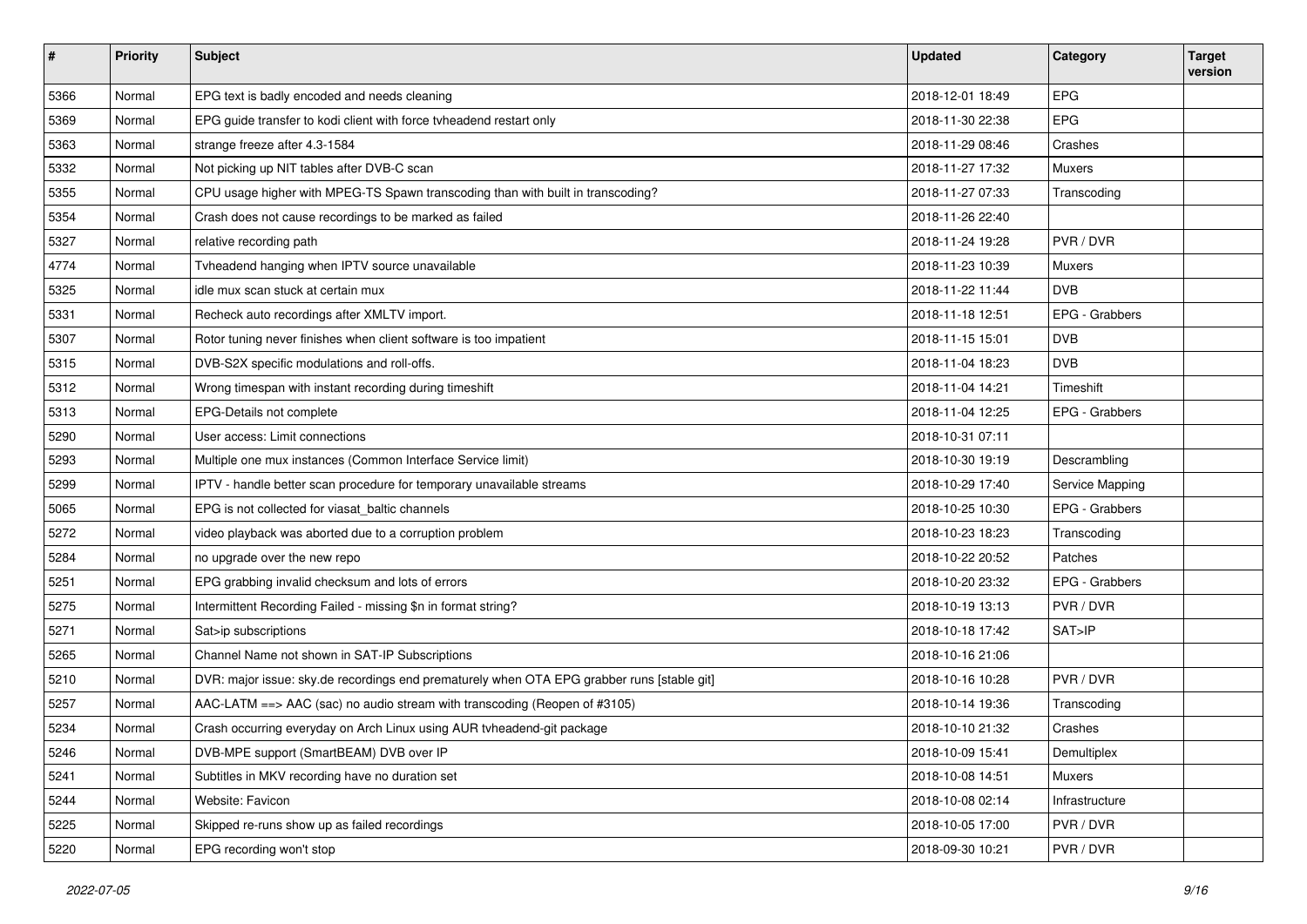| #    | <b>Priority</b> | <b>Subject</b>                                                                                                                                                | <b>Updated</b>   | Category       | <b>Target</b><br>version |
|------|-----------------|---------------------------------------------------------------------------------------------------------------------------------------------------------------|------------------|----------------|--------------------------|
| 5224 | Normal          | Limiting user to the channel tags not working                                                                                                                 | 2018-09-28 11:13 | User Interface |                          |
| 4598 | Normal          | SAT>IP: RTP-over-TCP reset the tuner when data is discarded                                                                                                   | 2018-09-26 11:16 | SAT>IP         |                          |
| 5218 | Normal          | invalid checksum                                                                                                                                              | 2018-09-24 11:58 | EPG - Grabbers |                          |
| 5196 | Normal          | Crash when using satip server                                                                                                                                 | 2018-09-10 11:09 |                |                          |
| 5186 | Normal          | Not respected "Auto-refresh" unselecting                                                                                                                      | 2018-08-26 21:53 | User Interface |                          |
| 4693 | Normal          | switching channels often results in an erroneous stream                                                                                                       | 2018-08-23 20:26 | <b>DVB</b>     |                          |
| 5177 | Normal          | Weird stream encoding                                                                                                                                         | 2018-08-21 14:13 |                |                          |
| 5174 | Normal          | subtitle scraping wrong (double subtitle) if text contains apex character '                                                                                   | 2018-08-13 10:43 | EPG - Grabbers |                          |
| 5153 | Normal          | Persistance Problem using Raspberry Build 4.2.5-18~g951777a51                                                                                                 | 2018-08-07 20:27 | Configuration  |                          |
| 5166 | Normal          | Deterioration of function                                                                                                                                     | 2018-07-29 19:22 | PVR / DVR      |                          |
| 5165 | Normal          | Discovery by desc.xml not respecting external RTSP port                                                                                                       | 2018-07-27 10:30 | SAT>IP         |                          |
| 5162 | Normal          | Network/mux/service charset fails with ATSC PSIP EPG grabber                                                                                                  | 2018-07-22 04:50 | EPG - Grabbers |                          |
| 5158 | Normal          | EPG fails on new PBS station                                                                                                                                  | 2018-07-17 02:33 | EPG            |                          |
| 5156 | Normal          | TVheadend V 4.3.x (master) Client found not Sat>IP Server                                                                                                     | 2018-07-16 09:54 | <b>IPTV</b>    |                          |
| 5133 | Normal          | Incorrect work of USALS                                                                                                                                       | 2018-07-06 11:58 |                |                          |
| 5144 | Normal          | tyheadend is not able to handle IPTV master urls                                                                                                              | 2018-07-01 22:20 |                |                          |
| 5142 | Normal          | TV headend stops working and recording frequently but the service itself is running                                                                           | 2018-06-28 11:45 | General        |                          |
| 5140 | Normal          | TVHeadend not recording                                                                                                                                       | 2018-06-25 15:24 |                |                          |
| 5113 | Normal          | Can't record anything but pass format                                                                                                                         | 2018-06-20 03:44 |                |                          |
| 5078 | Normal          | Transcoding 30i video results in 30p output instead of 60p, resulting in jerky motion compared to the source video                                            | 2018-06-18 16:19 | Transcoding    |                          |
| 5129 | Normal          | merge 2 tvheadend server 4.2.6                                                                                                                                | 2018-06-18 09:45 | <b>IPTV</b>    |                          |
| 4694 | Normal          | Stream freezes after few seconds on 4.2 & 4.3                                                                                                                 | 2018-06-15 22:14 | Streaming      |                          |
| 5126 | Normal          | Clone button in CA page of webif opens Add dialog (tvh 4.2.2-32)                                                                                              | 2018-05-29 21:53 | Configuration  |                          |
| 5122 | Normal          | xmltv/channels error                                                                                                                                          | 2018-05-26 10:27 |                |                          |
| 5116 | Normal          | Channel icons broken (Image cache)                                                                                                                            | 2018-05-19 03:45 | General        |                          |
| 5114 | Normal          | the video ram saturates until image loss when transcoding with nvenc                                                                                          | 2018-05-18 03:20 | Transcoding    |                          |
| 5112 | Normal          | error: 'strncpy' output truncated before terminating                                                                                                          | 2018-05-17 23:51 |                |                          |
| 5100 | Normal          | TVHeadend sometimes hangs when encountering errors in an ATSC stream                                                                                          | 2018-05-13 08:07 | Crashes        |                          |
| 5060 | Normal          | Cannot build latest git d941885                                                                                                                               | 2018-05-12 10:05 | non-x86        |                          |
| 5096 | Normal          | Working installation with Kodi frontend for Live TV, but recording fails with "mpegts: too much queued table input data" after<br>creating "(null)" directory | 2018-05-11 07:01 | PVR / DVR      |                          |
| 5108 | Normal          | Deadlock on shutdown with DDCI                                                                                                                                | 2018-05-10 13:36 | Descrambling   |                          |
| 5107 | Normal          | SIGSEGV in tvh:ldvb-ddci-r after stopping playback of a scrambled service handled by a DDCI CAM                                                               | 2018-05-10 13:15 | Crashes        |                          |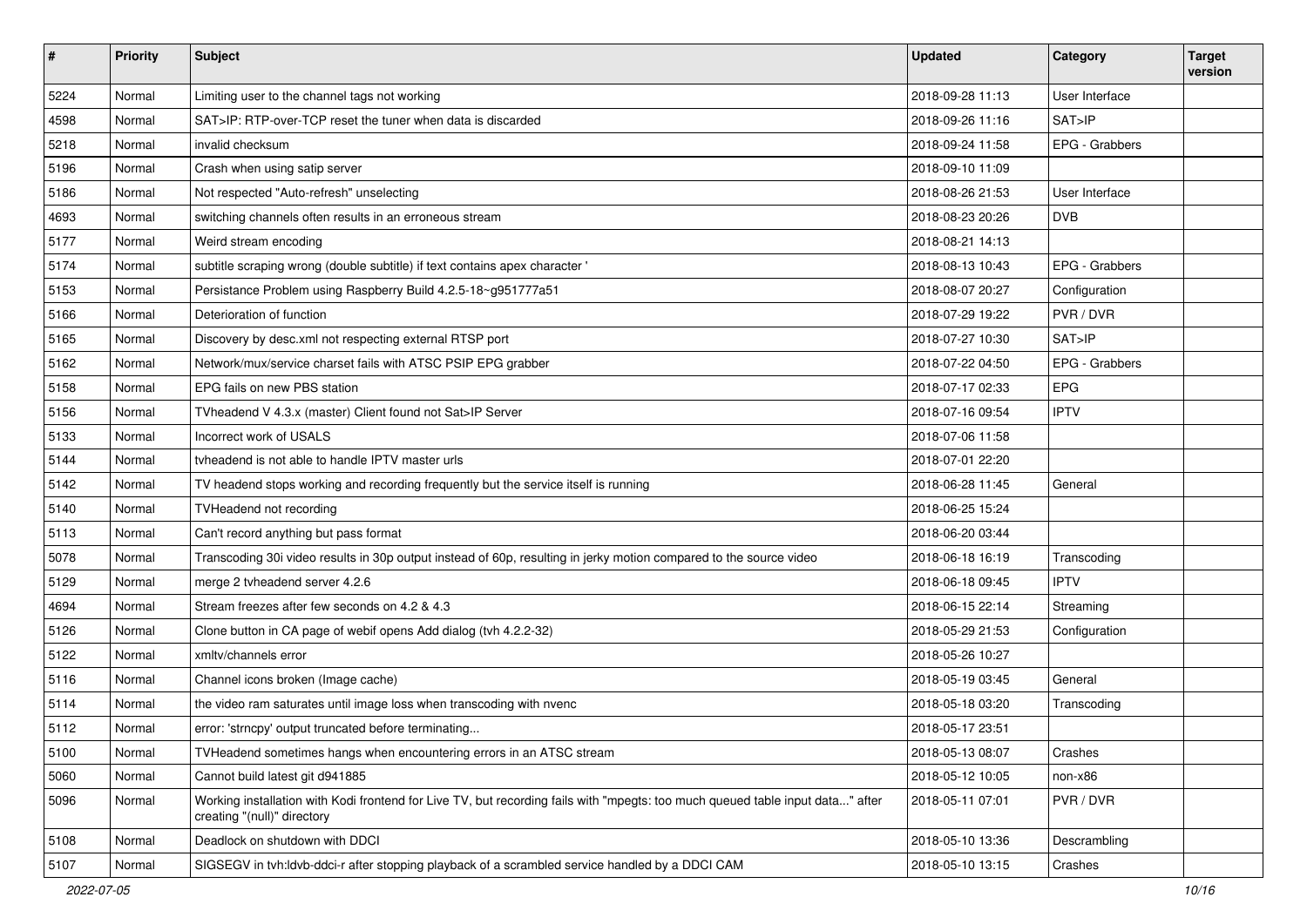| $\vert$ # | <b>Priority</b> | <b>Subject</b>                                                                                                 | <b>Updated</b>   | Category        | <b>Target</b><br>version |
|-----------|-----------------|----------------------------------------------------------------------------------------------------------------|------------------|-----------------|--------------------------|
| 5105      | Normal          | Alter programme description to include detailed information removes original description                       | 2018-05-07 13:11 |                 |                          |
| 5098      | Normal          | Playback does not start with a GOP and as a result the video stream is not valid at the biginning of playback. | 2018-05-04 18:58 | <b>HTSP</b>     |                          |
| 5094      | Normal          | Can not delete bouquets                                                                                        | 2018-05-03 13:22 | User Interface  |                          |
| 5089      | Normal          | Duplicate handling not working with missed recording                                                           | 2018-05-02 11:24 | PVR / DVR       |                          |
| 5088      | Normal          | HTSP "epgQuery" method results are not sorted                                                                  | 2018-04-29 16:33 | <b>HTSP</b>     |                          |
| 5086      | Normal          | BISS descramble error                                                                                          | 2018-04-25 15:07 | Descrambling    |                          |
| 4985      | Normal          | DVR: Some shows get recorded double, or even tree times simultaniously.                                        | 2018-04-25 08:51 | PVR / DVR       |                          |
| 5038      | Normal          | After changing password in webui login is not possible anymore                                                 | 2018-04-23 15:06 | User Interface  |                          |
| 5033      | Normal          | Libav can not find parser                                                                                      | 2018-04-17 22:21 |                 |                          |
| 5066      | Normal          | no DVB-S2 muxen on Eutelsat 9°                                                                                 | 2018-04-15 16:28 | <b>DVB</b>      |                          |
| 4950      | Normal          | src/descrambler/cccam.c error                                                                                  | 2018-04-14 19:30 | Configuration   |                          |
| 5070      | Normal          | IPTV source issue                                                                                              | 2018-04-12 14:29 | Muxers          |                          |
| 5027      | Normal          | Tvh log flooded with "parser: (null)" messages                                                                 | 2018-04-10 09:21 | Parsers         |                          |
| 5035      | Normal          | Wrong order of channels                                                                                        | 2018-04-08 18:40 |                 |                          |
| 5058      | Normal          | UK DVB-T persistant restarting streams with transcoding                                                        | 2018-04-08 16:13 | Transcoding     |                          |
| 4772      | Normal          | [WARNING] dvr: Unable to reconfigure - clarification on event please ?                                         | 2018-04-07 17:36 | PVR / DVR       |                          |
| 5059      | Normal          | Transcoding to webtv-h264                                                                                      | 2018-04-04 16:04 | Transcoding     |                          |
| 5050      | Normal          | Service name changed                                                                                           | 2018-04-01 22:10 |                 |                          |
| 5040      | Normal          | Channels with Ident 09BE not open                                                                              | 2018-03-27 16:41 | Descrambling    |                          |
| 5041      | Normal          | Blank access control may prevent WebUI login                                                                   | 2018-03-27 10:42 | User Interface  |                          |
| 5008      | Normal          | Service Mapper: Station name tidy function always applied - regardless of checkbox state                       | 2018-03-20 18:53 | Service Mapping |                          |
| 5001      | Normal          | Some PVU channel can not descrambled                                                                           | 2018-03-14 20:13 | Descrambling    |                          |
| 4998      | Normal          | Crash when connected to OScam (newcamd)                                                                        | 2018-03-12 16:16 | Crashes         |                          |
| 4995      | Normal          | website/forum sends broken emails                                                                              | 2018-03-11 19:28 | General         |                          |
| 4977      | Normal          | superuser doesn't work                                                                                         | 2018-03-06 09:15 | User Interface  |                          |
| 4958      | Normal          | TVH commences recording too soon with pre-padding set and using EIT p/f                                        | 2018-03-03 18:34 |                 |                          |
| 4983      | Normal          | Service mapper UI "x-progress-wrap" incorrect representation                                                   | 2018-03-02 08:42 | User Interface  |                          |
| 4980      | Normal          | New version kills EIT EPG for NZ                                                                               | 2018-03-01 14:58 | EPG - Grabbers  |                          |
| 4975      | Normal          | IPTV not scan / work                                                                                           | 2018-03-01 14:56 | <b>IPTV</b>     |                          |
| 4972      | Normal          | Ziggo: No epg data                                                                                             | 2018-02-26 17:27 | EPG - Grabbers  |                          |
| 4952      | Normal          | Different Framerate after transcoding                                                                          | 2018-02-18 23:19 | Transcoding     |                          |
| 4932      | Normal          | tbl-pass: pass-sdt: -: invalid checksum / tbl-pass: pass-eit: -: invalid checksum                              | 2018-02-12 20:20 | Streaming       |                          |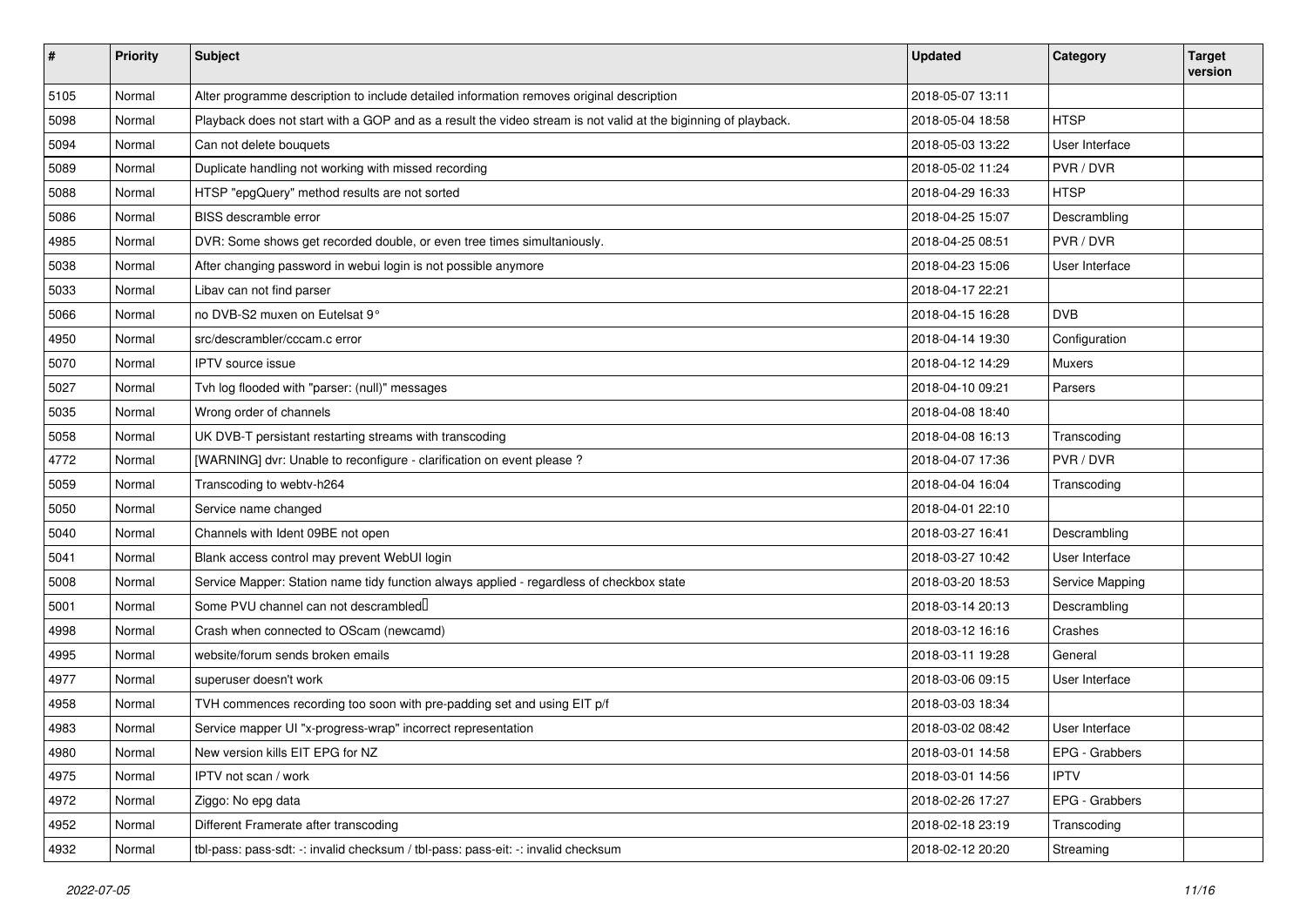| #    | <b>Priority</b> | <b>Subject</b>                                                                                                                       | <b>Updated</b>   | Category       | <b>Target</b><br>version |
|------|-----------------|--------------------------------------------------------------------------------------------------------------------------------------|------------------|----------------|--------------------------|
| 4885 | Normal          | VLC HTSP client can't acces                                                                                                          | 2018-02-11 20:36 | <b>HTSP</b>    |                          |
| 4890 | Normal          | Descrambler problem (0B00)                                                                                                           | 2018-02-10 11:24 | Descrambling   |                          |
| 4929 | Normal          | Service not detected correctly from Tvheadend SAT>IP client                                                                          | 2018-02-09 16:23 | SAT>IP         |                          |
| 4773 | Normal          | Memory leak in 4.2 and 4.3 when loading epg                                                                                          | 2018-02-07 23:21 |                |                          |
| 4900 | Normal          | EIT EPG not updating already grabbed events                                                                                          | 2018-02-05 21:00 | EPG - Grabbers |                          |
| 4853 | Normal          | Continuity counter error on the 21th channel and over                                                                                | 2018-02-04 14:26 | General        |                          |
| 4913 | Normal          | Configuration tab completely missing                                                                                                 | 2018-02-03 16:04 | Configuration  |                          |
| 4869 | Normal          | Multiple repeated "No input source available"                                                                                        | 2018-01-29 15:18 | SAT>IP         |                          |
| 4896 | Normal          | Memory Leak (?) when recording Sat>IP feed                                                                                           | 2018-01-29 09:46 | SAT>IP         |                          |
| 4892 | Normal          | keepalive to oscam not working                                                                                                       | 2018-01-27 08:55 | Descrambling   |                          |
| 4854 | Normal          | OTA EPG grabber memory usage                                                                                                         | 2018-01-17 14:06 | <b>EPG</b>     |                          |
| 4866 | Normal          | Scanned mux detects service, but doesn't add to Services page                                                                        | 2018-01-16 16:23 | Muxers         |                          |
| 4864 | Normal          | Compile warnings                                                                                                                     | 2018-01-16 11:39 |                |                          |
| 4862 | Normal          | Tvheadend recordings sometimes never stop                                                                                            | 2018-01-16 09:21 | PVR / DVR      |                          |
| 4781 | Normal          | descrambling problem - multiple channels                                                                                             | 2018-01-14 23:08 | Descrambling   |                          |
| 4839 | Normal          | Errors in OTA EPG Grabber                                                                                                            | 2018-01-09 21:21 | EPG - Grabbers |                          |
| 4183 | Normal          | Continuity errors during recording                                                                                                   | 2018-01-06 16:56 | PVR / DVR      |                          |
| 4830 | Normal          | Left over timeshift buffer files                                                                                                     | 2018-01-06 10:27 | Timeshift      |                          |
| 4607 | Normal          | TVHeadend crash (out of memory)                                                                                                      | 2018-01-04 14:16 | Crashes        |                          |
| 4806 | Normal          | Reactivating autorec rule cause rerecord                                                                                             | 2017-12-27 23:22 | PVR / DVR      |                          |
| 4812 | Normal          | Crash when scanning/playing DVB-S2 channels                                                                                          | 2017-12-26 22:06 |                |                          |
| 4800 | Normal          | api error with username-password                                                                                                     | 2017-12-21 20:21 | <b>API</b>     |                          |
| 4788 | Normal          | After change PowerVu no anymore descrambling                                                                                         | 2017-12-15 13:48 | Descrambling   |                          |
| 4790 | Normal          | Dvr: Got truncated file, tvh stops to write data to ts file even if it shows "recording in progress" and shows "complete ok" in log. | 2017-12-14 21:46 | PVR/DVR        |                          |
| 4787 | Normal          | eit: scraper regex do not allow null string () patterns or matches of only space characters                                          | 2017-12-12 22:10 | EPG - Grabbers |                          |
| 4786 | Normal          | WebUI: No idnode ID in READ-ONLY INFO                                                                                                | 2017-12-12 19:15 | User Interface |                          |
| 4770 | Normal          | EPG grabber save to disk and failed past autorec recordings                                                                          | 2017-12-06 13:23 | EPG            |                          |
| 4763 | Normal          | Truncated matroska recordings after CC errors                                                                                        | 2017-12-04 16:31 |                |                          |
| 4760 | Normal          | Programmes recorded that don't match recording rule                                                                                  | 2017-12-02 10:27 | PVR / DVR      |                          |
| 4758 | Normal          | Network scan fails if two tuners are enabled                                                                                         | 2017-12-02 01:17 | Configuration  |                          |
| 4756 | Normal          | Change default value of "Channel icon path"                                                                                          | 2017-11-30 21:07 | Configuration  |                          |
| 4730 | Normal          | Possible memory leak                                                                                                                 | 2017-11-29 22:02 | non-x86        |                          |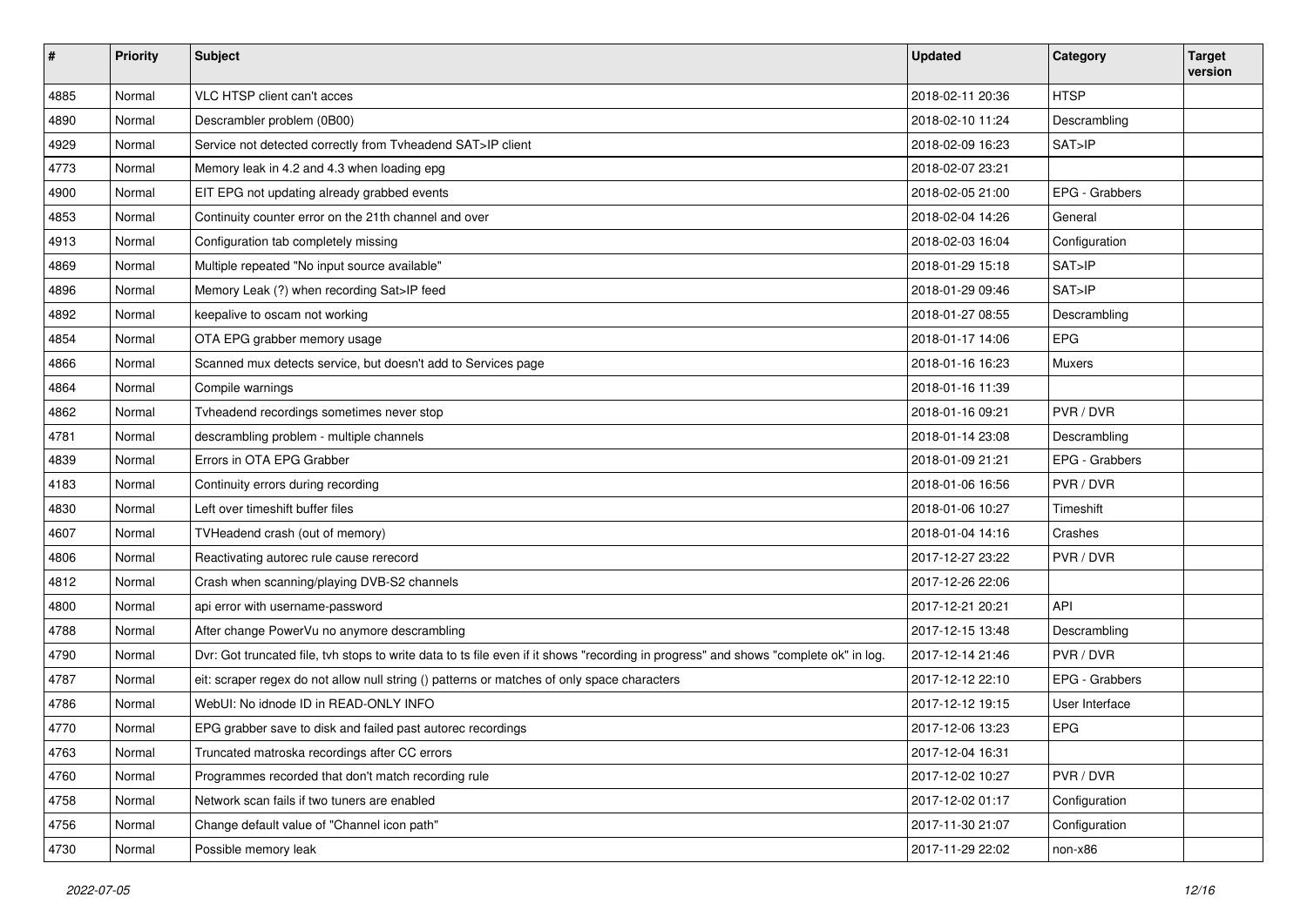| #    | <b>Priority</b> | Subject                                                                                      | <b>Updated</b>   | Category       | <b>Target</b><br>version |
|------|-----------------|----------------------------------------------------------------------------------------------|------------------|----------------|--------------------------|
| 4747 | Normal          | Recording disk write failed but recording marked as success                                  | 2017-11-27 21:50 | Muxers         |                          |
| 4745 | Normal          | Reported storage space is 10fold off                                                         | 2017-11-27 13:50 | General        |                          |
| 4728 | Normal          | Unsupport DVN jet 5.3 , Request CAID error                                                   | 2017-11-25 13:51 | API            |                          |
| 4739 | Normal          | EITp/f: may cause recordings to continue forever                                             | 2017-11-24 14:03 | EPG - Grabbers |                          |
| 4691 | Normal          | Rewrite MPEG-TS SI tables not working for all channels                                       | 2017-11-04 17:32 | Streaming      |                          |
| 4700 | Normal          | Fallback on merged channels not working                                                      | 2017-11-02 19:09 | General        |                          |
| 4668 | Normal          | Limit Connections - not limiting per users - only per IP                                     | 2017-10-31 19:50 | Configuration  |                          |
| 4634 | Normal          | Error in ffmpeg static when compiling the last git e16f4ec                                   | 2017-10-29 10:33 | General        |                          |
| 4557 | Normal          | Kodi addon doesn't recognize a stopped recording                                             | 2017-10-27 12:02 | PVR / DVR      |                          |
| 4686 | Normal          | Wrong TSID overwrite                                                                         | 2017-10-25 14:36 | Muxers         |                          |
| 4537 | Normal          | Out of memory: Kill process 9197 (tvheadend) score 41 or sacrifice child                     | 2017-10-24 20:43 | Crashes        |                          |
| 4684 | Normal          | tvh crashes on certain dvr-filenames                                                         | 2017-10-24 16:40 | Crashes        |                          |
| 4683 | Normal          | tyheadend not support dvn ca system lcdid 4a30                                               | 2017-10-24 09:37 | <b>DVB</b>     |                          |
| 4664 | Normal          | Tutorial for setting up MPEG-TS Spawn profile                                                | 2017-10-14 09:23 | Transcoding    |                          |
| 4647 | Normal          | Cannot receive DVB-T2 channels that are recievable with dvbv5-zap                            | 2017-10-07 23:30 | <b>DVB</b>     |                          |
| 4582 | Normal          | Tvheadend 4.4.20170707 doesn't load configuration after restart of Synology                  | 2017-10-05 18:37 | General        |                          |
| 4651 | Normal          | Backspace key not for navigating.                                                            | 2017-10-04 12:37 | User Interface |                          |
| 4644 | Normal          | opentv: opentv scraper doesn't unsubscribe after ending scraping                             | 2017-10-04 10:25 | EPG - Grabbers |                          |
| 4640 | Normal          | Duplicate handling activated, despite Autorec setting "Record all"                           | 2017-10-04 01:29 | PVR/DVR        |                          |
| 4635 | Normal          | DVR log doesn't track files if it crashes during recording                                   | 2017-09-29 09:43 | PVR / DVR      |                          |
| 4631 | Normal          | crash / see log                                                                              | 2017-09-27 11:24 | Crashes        |                          |
| 4629 | Normal          | Vaapi fal do not switch to software transcoding                                              | 2017-09-25 23:09 | Transcoding    |                          |
| 4614 | Normal          | %p in post recording command partly broken                                                   | 2017-09-25 22:10 |                |                          |
| 4624 | Normal          | TVH hangs after requesting a recording, and the client disconnects before the file is served | 2017-09-24 13:52 | Crashes        |                          |
| 4623 | Normal          | Multiple subscriber issue                                                                    | 2017-09-23 23:24 | Muxers         |                          |
| 4611 | Normal          | SAT>IP: Same program uses different tuner                                                    | 2017-09-21 15:06 | SAT>IP         |                          |
| 4608 | Normal          | Build-in Help: wrong format in example of %p                                                 | 2017-09-20 12:06 | PVR / DVR      |                          |
| 4596 | Normal          | Pausing in live-tv modus causes screenfreeze.                                                | 2017-09-16 03:47 |                |                          |
| 4597 | Normal          | Video Transcode failing on 4.3-472~g8fc3520                                                  | 2017-09-15 19:05 |                |                          |
| 4590 | Normal          | TVHeadend 4.3-468~g54c999717 is FTBFS on Ubuntu Xenial ppc64el (GCC6.3)                      | 2017-09-14 15:23 |                |                          |
| 4586 | Normal          | "ëpgdump" Error                                                                              | 2017-09-12 20:18 | Crashes        |                          |
| 4579 | Normal          | TVH crashes on specific channel when requested with transcoding                              | 2017-09-09 18:48 |                |                          |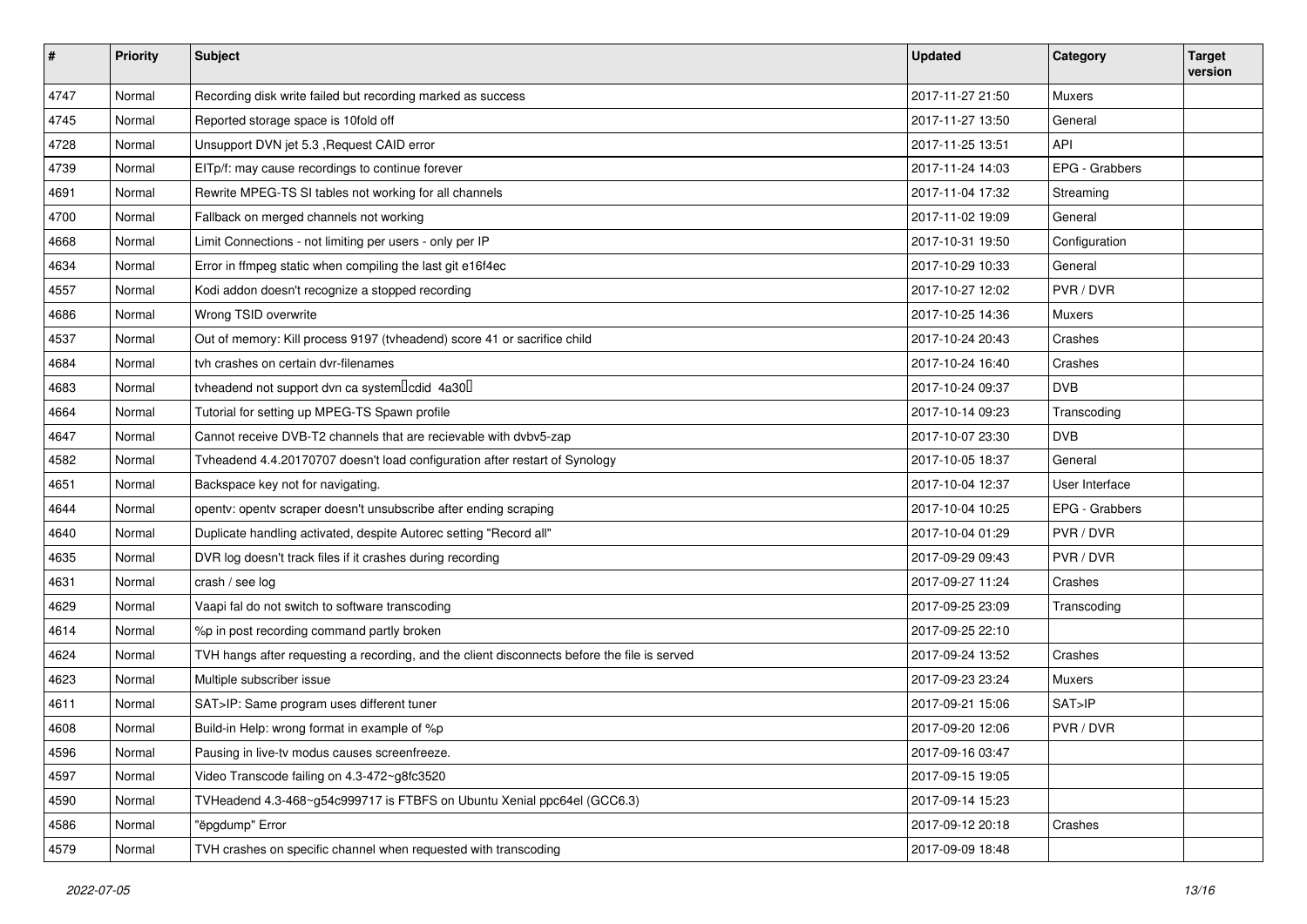| #    | <b>Priority</b> | Subject                                                                                                           | <b>Updated</b>   | Category        | <b>Target</b><br>version |
|------|-----------------|-------------------------------------------------------------------------------------------------------------------|------------------|-----------------|--------------------------|
| 4562 | Normal          | bouquet import - using enigma2 (.tv) formatted files                                                              | 2017-08-31 16:07 | Service Mapping |                          |
| 4047 | Normal          | Hardware CAM for CAID 098c and oscam for CAID 1830 descrambling did not work                                      | 2017-08-30 16:29 | Descrambling    |                          |
| 4558 | Normal          | wrong channel icons                                                                                               | 2017-08-29 18:37 | General         |                          |
| 4561 | Normal          | Autorec Stops Scheduling Recording                                                                                | 2017-08-29 07:34 | PVR / DVR       |                          |
| 4535 | Normal          | TBS 6991SE DVBS/S2 card won't work after upgrade to Tvheadend 4.2.3-20~g407c8a3, but it used to work under 4.0.9. | 2017-08-20 16:17 | <b>DVB</b>      |                          |
| 4534 | Normal          | Autobuild not working                                                                                             | 2017-08-18 00:34 | Crashes         |                          |
| 4533 | Normal          | Error on Encrypted channels                                                                                       | 2017-08-16 23:14 | Streaming       |                          |
| 4530 | Normal          | can't get track url in m3u properly if track url too long                                                         | 2017-08-15 19:08 |                 |                          |
| 3907 | Normal          | Don't detect names of services from ATSC-C                                                                        | 2017-08-13 20:32 | <b>DVB</b>      |                          |
| 4525 | Normal          | Transcoding mit pipe                                                                                              | 2017-08-09 15:53 | Transcoding     |                          |
| 4524 | Normal          | mpegts: 122MHz in mux - scan no data, failed, also at 114 and 130 MHz                                             | 2017-08-08 22:28 | Muxers          |                          |
| 4522 | Normal          | Can't build on MacOS El Capitan 10.11 - Platforms without monotonic clocks are not supported                      | 2017-08-07 05:03 | General         |                          |
| 4462 | Normal          | Old EPG data is not erased (in TVHGuide)                                                                          | 2017-08-06 00:52 | EPG             |                          |
| 4176 | Normal          | TVH Loses Sat>IP configuration after reboot                                                                       | 2017-08-02 21:38 | SAT>IP          |                          |
| 4513 | Normal          | The SAT>IP client never reconnects after the connection fails                                                     | 2017-08-01 21:25 | SAT>IP          |                          |
| 4508 | Normal          | descrambler: cannot decode packets for service "n-tv HD"                                                          | 2017-07-31 22:21 | Descrambling    |                          |
| 4456 | Normal          | New recordings scheduled in webui don't show in Kodi anymore                                                      | 2017-07-31 12:39 | PVR / DVR       |                          |
| 4497 | Normal          | Rotor *weirdness* when tuning is not complete                                                                     | 2017-07-29 10:02 |                 |                          |
| 4502 | Normal          | Not enough space on screen                                                                                        | 2017-07-26 13:15 | User Interface  |                          |
| 3820 | Normal          | Scan muxes but not show services                                                                                  | 2017-07-26 09:12 | <b>DVB</b>      |                          |
| 3896 | Normal          | epgdump cannot read from fp                                                                                       | 2017-07-26 01:26 | EPG             |                          |
| 4501 | Normal          | Bouquets don't complete due to "too much queued table input data"                                                 | 2017-07-25 22:52 | EPG             |                          |
| 4495 | Normal          | Force scan not working                                                                                            | 2017-07-22 19:37 |                 |                          |
| 4479 | Normal          | data errors                                                                                                       | 2017-07-19 07:06 |                 |                          |
| 4487 | Normal          | Timeshift webui bug                                                                                               | 2017-07-18 18:04 | User Interface  |                          |
| 4486 | Normal          | Can't compile ffmpeg                                                                                              | 2017-07-18 15:04 |                 |                          |
| 4467 | Normal          | Autorec records two or more instances of the same show                                                            | 2017-07-16 15:53 | General         |                          |
| 4468 | Normal          | Tyheadend Sat>IP Server is not recognized by Eyety                                                                | 2017-07-09 14:23 |                 |                          |
| 4473 | Normal          | recorded directory where not deleted                                                                              | 2017-07-06 08:17 | PVR / DVR       |                          |
| 4387 | Normal          | invalid service to channel grouping                                                                               | 2017-07-04 11:40 | Configuration   |                          |
| 4434 | Normal          | User bound DVR profile not respected in UI                                                                        | 2017-06-30 19:12 | User Interface  |                          |
| 4453 | Normal          | Encoding issues with DVR Recording filenames                                                                      | 2017-06-26 19:39 | PVR / DVR       |                          |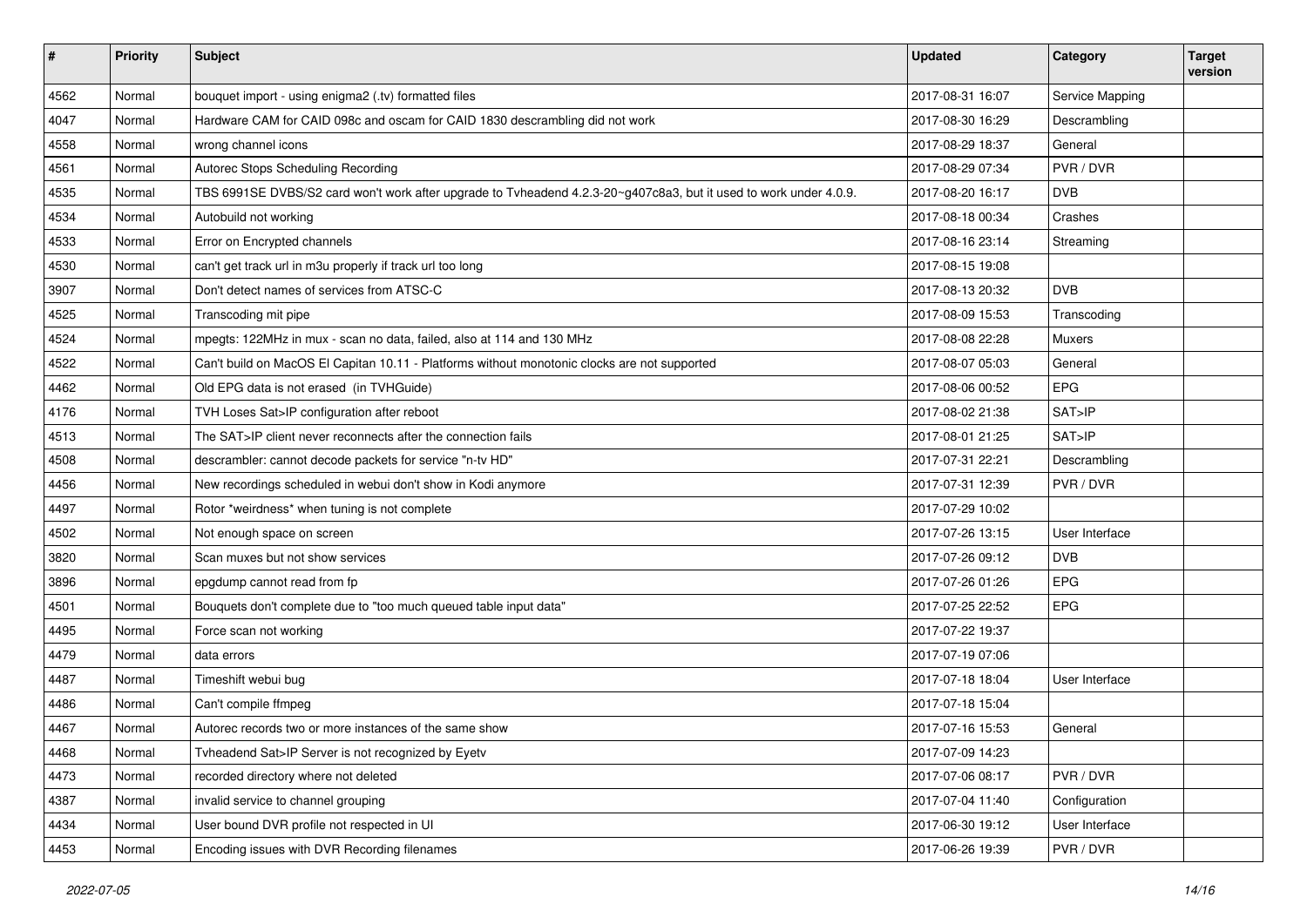| #    | <b>Priority</b> | <b>Subject</b>                                                                             | <b>Updated</b>   | Category        | <b>Target</b><br>version |
|------|-----------------|--------------------------------------------------------------------------------------------|------------------|-----------------|--------------------------|
| 4423 | Normal          | Streaming TV                                                                               | 2017-06-25 17:56 | <b>IPTV</b>     |                          |
| 4167 | Normal          | Hang after resume                                                                          | 2017-06-23 12:25 | Crashes         |                          |
| 4450 | Normal          | Instant recording not working as expected                                                  | 2017-06-20 18:53 | PVR / DVR       |                          |
| 4439 | Normal          | key exchanging                                                                             | 2017-06-18 22:57 | Descrambling    |                          |
| 3979 | Normal          | DVB-T Provider Names keep vanishing and reappearing                                        | 2017-06-16 20:31 |                 |                          |
| 4427 | Normal          | Disk space for different DVR configuration profiles                                        | 2017-06-12 22:05 | PVR/DVR         |                          |
| 4425 | Normal          | Tvheadend freezes sometimes when using cccam                                               | 2017-06-12 09:03 | Descrambling    |                          |
| 4401 | Normal          | Use EITp/f outside the EPG event database (move fuzzy match from DVR to EPG routines)      | 2017-06-04 16:11 | PVR / DVR       |                          |
| 4405 | Normal          | Only audio on IPTV channels                                                                | 2017-05-31 17:33 | <b>IPTV</b>     |                          |
| 4398 | Normal          | While streaming two channels only one is descrambled                                       | 2017-05-26 11:37 | Descrambling    |                          |
| 4396 | Normal          | CCCam flooding log                                                                         | 2017-05-25 17:03 | Descrambling    |                          |
| 4187 | Normal          | JavaScript issue with TVheadend returning innerHTML write error.                           | 2017-05-25 15:01 | Service Mapping |                          |
| 4385 | Normal          | Invalid DKIM signature / mail notifications goes to SPAM                                   | 2017-05-23 19:53 |                 |                          |
| 4341 | Normal          | SAT>IP server: Add support for standard SAT>IP HTTP requests for MPEG-TS streams           | 2017-05-23 09:05 |                 | 999                      |
| 4378 | Normal          | missing some information from sat 13E hotbird                                              | 2017-05-20 20:25 | General         |                          |
| 4326 | Normal          | Opened sessions with "zero" output traffic                                                 | 2017-05-07 16:24 | Streaming       |                          |
| 4338 | Normal          | hdhomerun device restarting not stopping tvheadend subscriptions                           | 2017-04-28 13:11 |                 |                          |
| 4171 | Normal          | Crash in epggrab                                                                           | 2017-04-19 10:29 |                 |                          |
| 4317 | Normal          | Bouquets aren't processed unless relevant EPG grabber is enabled                           | 2017-04-12 01:12 |                 |                          |
| 4253 | Normal          | no Dolby Audiosignal with tvheadend and Kodi 17                                            | 2017-04-03 19:47 | PVR / DVR       |                          |
| 4293 | Normal          | Limit on channelselection in timersettings                                                 | 2017-04-01 18:08 | User Interface  |                          |
| 4299 | Normal          | Autorec fails with "file missing" or wrong program being recorded.with bad EPG data        | 2017-03-29 11:22 | PVR / DVR       |                          |
| 4291 | Normal          | Show channel number in autorec                                                             | 2017-03-24 12:04 | User Interface  |                          |
| 3610 | Normal          | Feature Request: Allow TvHeadend to supply EDL or other commercial skip formats to clients | 2017-03-21 22:22 | <b>HTSP</b>     |                          |
| 4275 | Normal          | Broken Record after Broadcaster switching programme title (DVB-S)                          | 2017-03-15 22:04 | SAT>IP          |                          |
| 3917 | Normal          | Mac OS X Compilation fails                                                                 | 2017-03-09 13:56 | General         |                          |
| 4273 | Normal          | Dual DD DVB-S Tuners not picked up correctly                                               | 2017-03-09 13:40 | General         |                          |
| 4268 | Normal          | 2 DVB-T channels no longer working but the rest, on different muxes work fine              | 2017-03-05 22:39 | Muxers          |                          |
| 4267 | Normal          | Tuner - disconnected/connected back - tvheadend doesn't see it.                            | 2017-03-05 14:03 | <b>DVB</b>      |                          |
| 4265 | Normal          | No recording tab and recording options / wizard not creating correct perms                 | 2017-03-04 23:44 | <b>DVB</b>      |                          |
| 3974 | Normal          | Error "ECM - key late"                                                                     | 2017-02-28 18:36 | General         |                          |
| 4241 | Normal          | Complete audio dropout on recordings with dvb reception issues                             | 2017-02-23 13:57 | PVR / DVR       |                          |